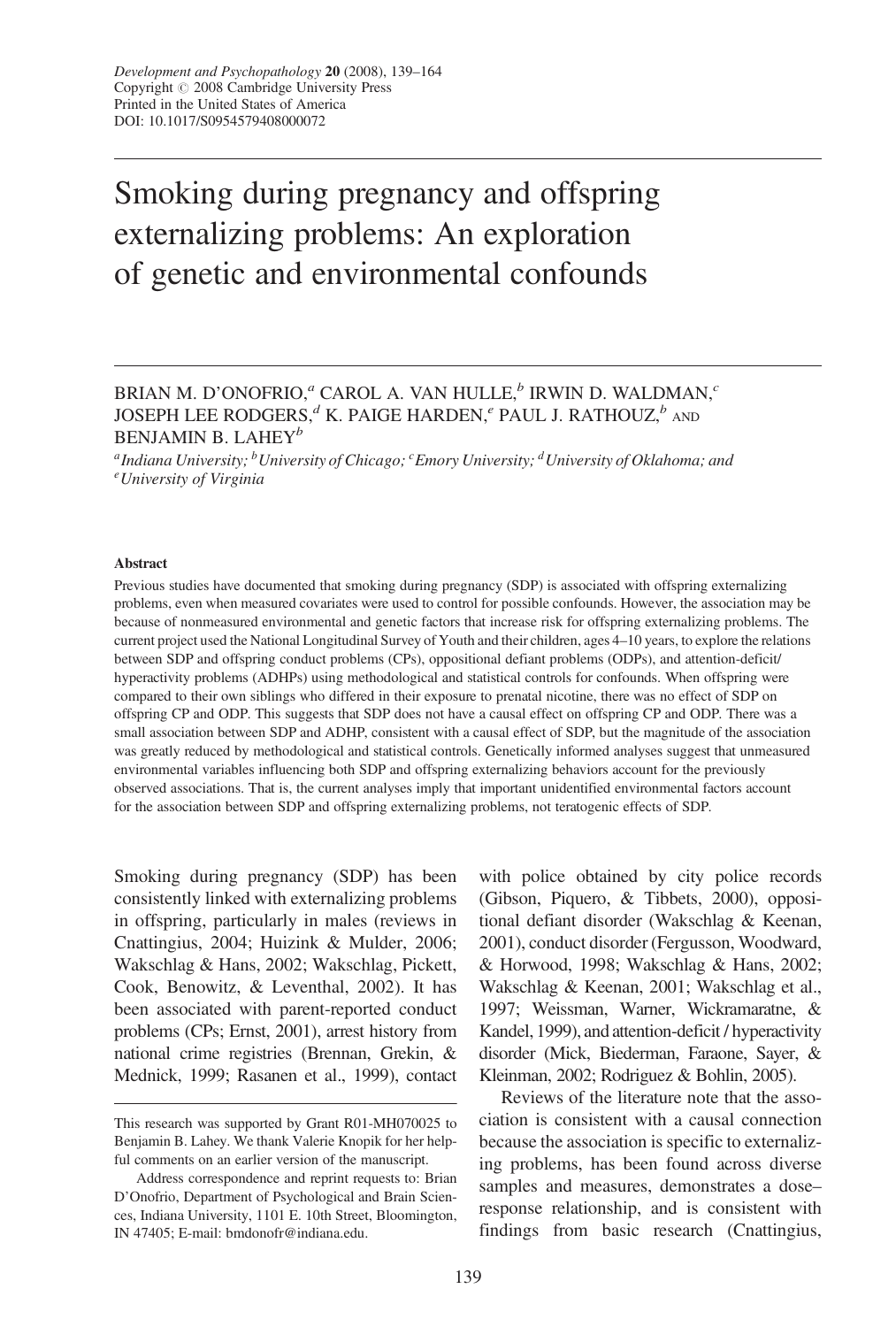2004; Wakschlag et al., 2002). The interest in SDP as a cause of externalizing problems is driven, at least in part, by the possibility of identifying a risk factor that is amenable to intervention. Many researchers, however, have noted that methodological considerations render causal interpretations impossible at this time because children cannot be randomly assigned to nicotine exposure conditions; the association between SDP and offspring behavior may be because of risk factors associated with SDP rather than the influence of prenatal nicotine exposure (Fergusson, 1999; Wakschlag et al., 2002). Although associations between SDP and offspring characteristics may be because of more than just nicotine (Huizink & Mulder, 2006), we use the phrase "prenatal nicotine exposure" to refer to SDP throughout the article for ease of presentation.

It is important to note that SDP is correlated with many factors that are also correlated with externalizing problems is children. SDP is correlated with low socioeconomic status (Matthews, 2001; Zimmer & Zimmer, 1998), early age of pregnancy (Cnattingius, 2004; Zimmer & Zimmer, 1998), race (Zimmer & Zimmer, 1998), prenatal care (Zimmer & Zimmer, 1998), maternal depression (Breslau, Kilbey, & Andreski, 1993), history of maternal delinquency (Fergusson, 1999), paternal antisocial behavior (Maughan, Taylor, Caspi, & Moffitt, 2004), and the family environment (Brook, Brook, & Whiteman, 2000), just to name a few possible confounds to the association between SDP and offspring externalizing problems. Most studies have relied on statistical controls of possible confounds by including measured covariates, such as parental antisocial behavior, parenting practices, family cohesion, and socioeconomic status, in the analyses. Researchers have also utilized case–control studies (Mick et al., 2002). Overall, associations between SDP and offspring externalizing behaviors have remained significant in most of the extant SDP studies when the measured covariates are included in the analyses (Cnattingius, 2004; Wakschlag et al., 2002). Some parental variables, however, such as ongoing exposure to secondhand smoke (Maughan, Taylor, Taylor, Butler, & Bynner, 2001), maternal report of conduct disorder as a teenager (but not adult externalizing problems; Silberg et al., 2003), and antisocial behavior of both parents (Maughan, Taylor, Caspi, & Moffitt, 2004), mediate a majority of the relation between SDP and CP.

In addition to the numerous potential environmental risk factors associated with SDP, a number of researchers have noted that genetic confounds may mediate the relationship between SDP and offspring externalizing problems (D'Onofrio et al., 2003; Fergusson, 1999; Moffitt, 2005; Silberg et al., 2003; Wakschlag et al., 2002). Mothers who smoke during pregnancy may pass down genetic risk for externalizing problems to their offspring, a form of passive gene–environment correlation (r GE; Scarr & McCartney, 1983). Passive r GE occurs when genetic factors common to both the parent and the offspring are correlated with one or more measures of the family environment. Genetic risk for antisocial behavior may contribute to a mother's likelihood of SDP and may confer vulnerability to externalizing problems when inherited by offspring. Standard correlational research approaches, in which environmental and genetic risks are confounded, are ineffective in delineating whether associations between externalizing problems and SDP are because of environmental causation or passive r GE (D'Onofrio et al., 2003; Moffitt, 2005; Rutter, Pickles, Murray, & Eaves, 2001). Moreover, most of the genetically informed studies of SDP and externalizing problems in offspring (Button, Thapar, & McGuffin, 2005; Knopik et al., 2005; Maughan et al., 2004; Thapar et al., 2003) have used an approach, including a measure of SDP in a standard twin study, that assumes the relation is purely environmental (Purcell & Koenen, 2005; Turkheimer, D'Onofrio, Maes, & Eaves, 2005). Therefore, previous studies have been unable to explore the possibility that passive  $r$  GE accounts for observed relations between SDP and externalizing.

The standard twin design may be of limited utility in differentiating between causation and passive r GE (Thapar et al., 2003), but alternative behavior genetic designs are effective in examining the processes underlying intergenerational associations (see review by Rutter, Pickles, Murray, & Eaves, 2001). In particular, the children of twins (CoT) design is well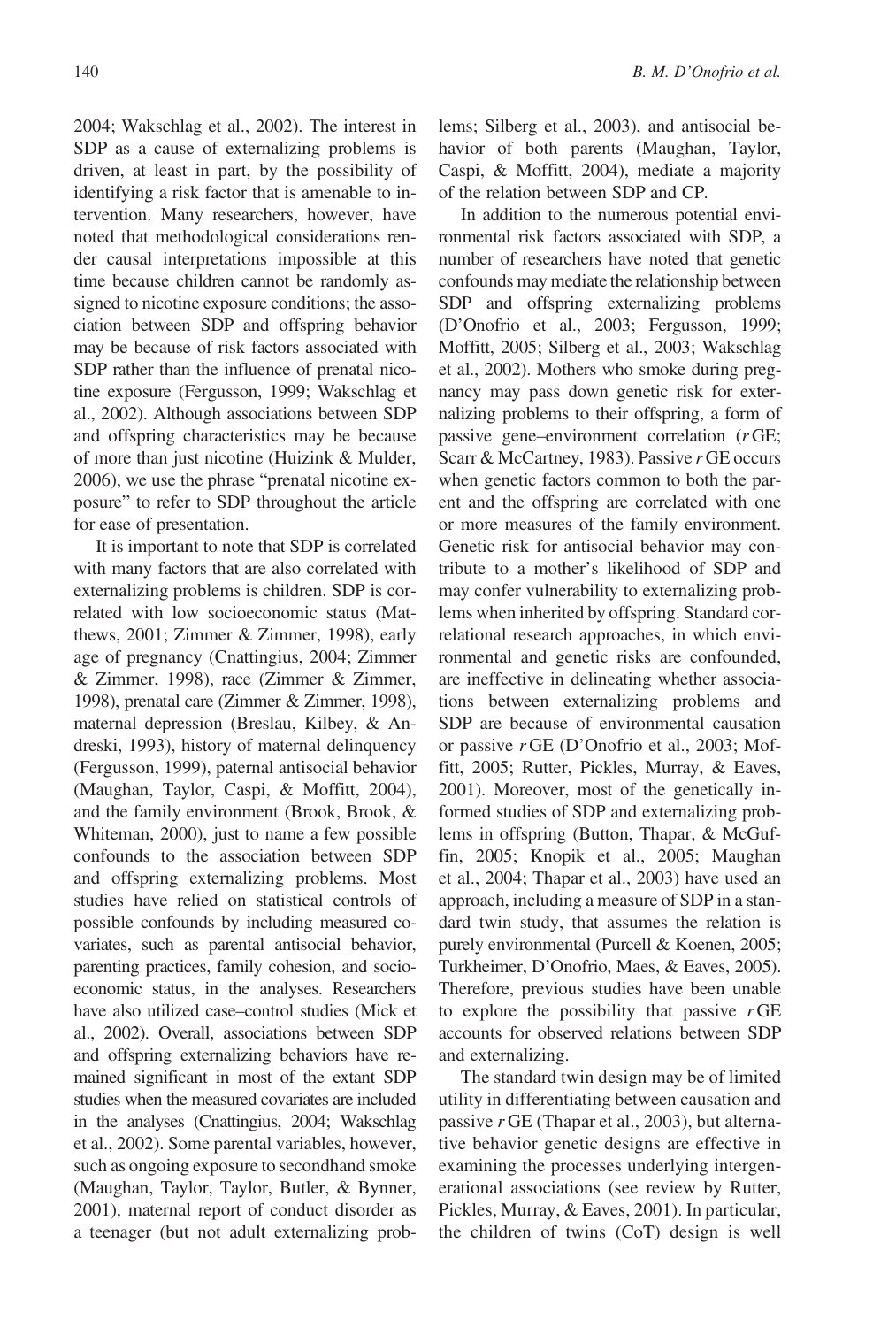suited for studying SDP because the approach can delineate between environmental processes related specifically to a risk factor shared by siblings, genetic transmission from parents to their offspring, and environmental confounds that vary between families (reviews in D'Onofrio et al., 2003, 2005; Gottesman & Bertelsen, 1989; Heath, Kendler, Eaves, & Markell, 1985; Rutter et al., 2001). D'Onofrio and colleagues (2003) explored the association between SDP and offspring birth weight as a model system and found that genetic confounds did not mediate the intergenerational association. Recently, Knopik et al. (2006) utilized the CoT design to explore the association between parental alcoholism and SDP with offspring ADHD. The analyses suggest that the association between parental alcohol dependence and offspring ADHD is genetically mediated and that genetic risk transmitted from parents to their offspring accounts for a significant portion of the SDP-offspring ADHD relation.

The current article explores the association of SDP and offspring externalizing in a sample of women from the National Longitudinal Survey of Youth (NLSY79) and their children (CNLSY), a sample that confers many advantages. The sample is a nationally representative household sample of women and their children, and the survey included measures related to CPs, oppositional defiant problems (ODPs), and attention-deficit/hyperactivity problems (ADHPs). Previous analyses in the NLSY79 have documented characteristics of families related to SDP (Zimmer & Zimmer, 1998), and the associations between SDP and offspring health, behavior problems, and academic achievement have been illustrated in offspring of the NLSY79 (Li & Poirier, 2003).

Finally, the sample provides the opportunity to delineate genetic and environmental processes related to SDP and offspring externalizing. There is a history of using the NLSY79 to explore causal mechanisms using differences within and between families, the theoretical basis of the approach used in this article. For example, researchers have used the data set to explore the relation between birth order and intelligence (Wichman, Rodgers, & MacCallum, 2006), maternal alcohol and illicit drug use and offspring psychopathology (Chatterji & Markowitz, 2001), teenage childbearing and the women's later adjustment (Geronimus & Korenman, 1992), and maternal age at first birth and offspring adjustment (Turley, 2003).

Multiple adult females from the same household and multiple offspring per mother were included in the NLSY79 and CNLSY studies. This clustering of data permits the association between SDP and offspring problems to be decomposed in two ways. First, children exposed to greater SDP can be compared to their own siblings exposed to more or less SDP. This within-mother effect controls for genetic and environmental factors shared by children with the same mother, whether they are full or half siblings. If SDP causes offspring externalizing problems, the association would be present when siblings who differ in their exposure to prenatal nicotine are compared (e.g., Rodgers, Cleveland, van den Oord, & Rowe, 2000). Second, the externalizing problems of children of adult siblings who differ in their average level of SDP can be compared. The adult NLSY79 sample was originally based on households and included sibling pairs, referred to as the NLSY household level in the analyses. The clustering allowed children exposed to more SDP to be compared to their cousins with less exposure to prenatal nicotine. This comparison is a within-adult–sibling effect. Furthermore, because the NLSY79 has adult sibling pairs who differ in their genetic relatedness, this cousin comparison can be analyzed contingent on the genetic risk associated with SDP. The NLSY is a very powerful design for such purposes because it contains information on genetic relatedness across two generations: for the original NLSY79 youth (Rodgers, Buster, & Rowe, 2001; Rodgers, Rowe, & Buster, 1999) and the children of the mothers of the NLSY (CNLSY; Rodgers, Rowe, & Li, 1994; Rodgers, Rowe, & May, 1994). These analyses are an extension of the CoT Design, taking advantage of multiple genetically informative groups in the NLSY79 and CNLSY. The methodological controls provided by family relationships in this design were also combined with traditional statistical controls provided by the inclusion of measured family characteristics, thus providing a rigorous,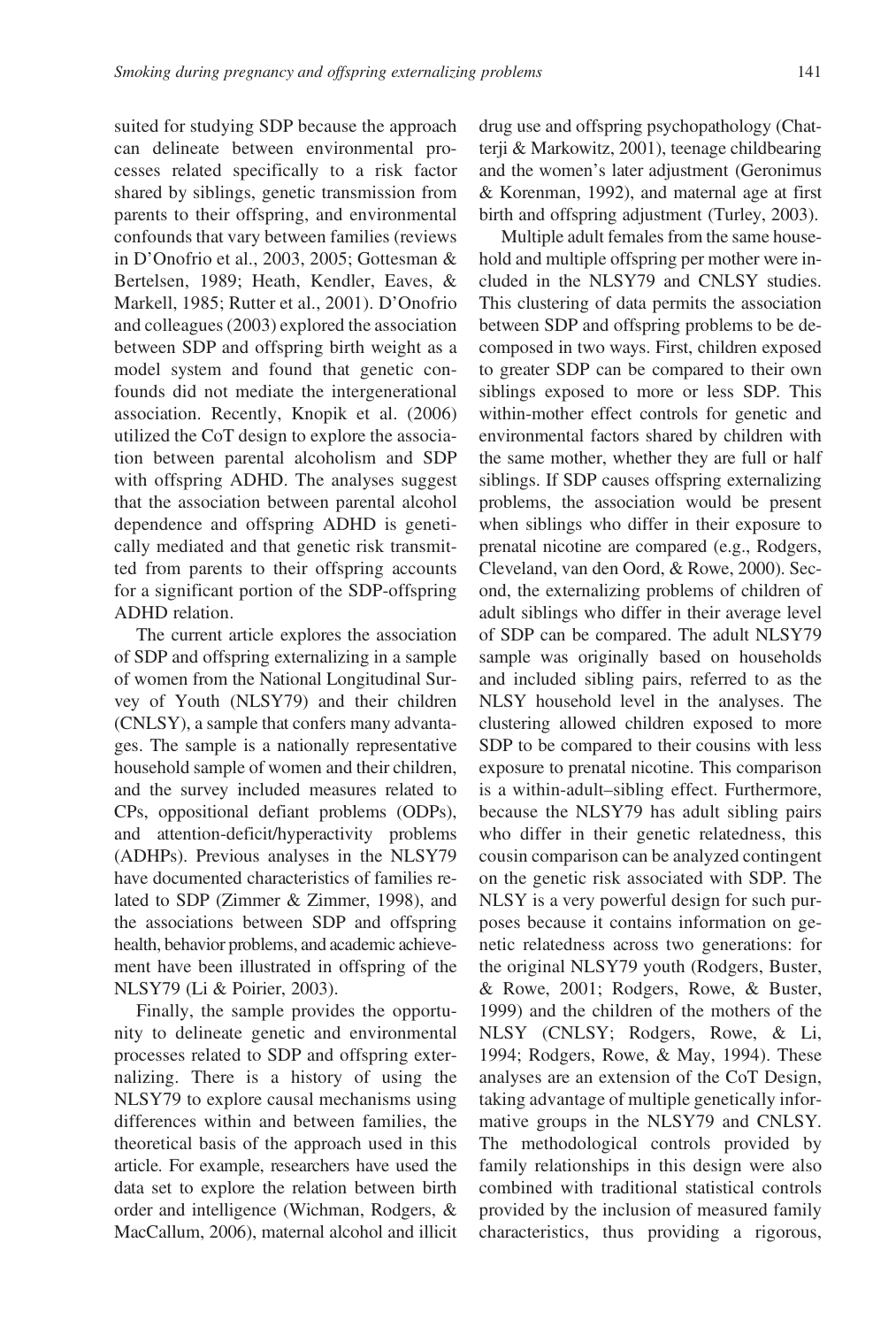quasiexperimental test of whether associations between SDP and externalizing problems are causal.

#### **Method**

#### Sample

Mother generation sample. The NLSY79 survey was funded by the Bureau of Labor Statistics as a comprehensive study of the future US workforce. It included a nationally representative sample of 6,111 14- to 21-year-old youths who were not in the military, as well as a supplemental oversample of 3,652 African American and Hispanic youth. The current study used 6,283 females from the combined sample, because there is cross-generational information only for the females and their children. The probability sample for the NLSY79 was selected using a stratified and clustered design. Primary sampling units consisting of standard metropolitan statistical areas and counties were selected randomly, proportionate to population size. Smaller units (census block groups or enumeration districts) within each primary sampling unit were then randomly selected, with households randomly selected in the third or fourth step. In the initial NLSY79 assessment, the response rate was 90%. Participants were reinterviewed annually from 1979 through 1994 and every 2 years since then. Retention rates during follow-up assessments were 90% or better during the first 16 waves and have since stayed above 80%.

Of the 6,283 women in the NLSY79 sample, 4,886 had given birth to at least one child by the 2002 report. The sample was racially diverse:

1,002 mothers were Hispanic (16.0%), 1,561 were Black (24.8%), and 3,720 were non-Black, non-Hispanic (59.2%). The characteristics of the sample with children are presented in Table 1. The women reported the highest grade they completed, with 20 years being the maximum. For income, one outlier over \$350,000 was removed from the data set so that the value would not improperly skew the results. However, the woman was not removed from the models because the analyses used analytical tools that accounted for missing values. No other variables had outliers that were found to skew the results.

Kinship links. The NLSY79 mother generation is genetically informative because data were collected on all qualified individuals who resided in the sampled households, which included both full sibling, half sibling, and other types of kinship pairs. Approximately 60% of all within household kinship links have been found to be classifiable as twins, full siblings, half siblings, and cousins using the data available up to the 1992 survey. Consistent with previous research using the NLSY, the following estimates of the genetic relatedness (R coefficients) were used in the study:  $R = 0.125$  for cousins,  $R = 0.25$  for half siblings,  $R = 0.375$  for ambiguous siblings,  $R = 0.50$  for full siblings, and  $R = 0.75$  for same-gender twins of unknown zygosity (Rodgers, 1996). Most of these values are the standard measures of correlation between different levels of kinship relatedness that can be derived from the quantitative genetic model (e.g., Falconer, 1981). There are two exceptions. The same-gender twins of unknown zygosity contain half monozygotic (MZ) and half dizygotic

| Maternal Variables     | Ν    | М        | SD       | Min.     | Max.      |
|------------------------|------|----------|----------|----------|-----------|
| Age at first birth     | 4886 | 23.20    | 5.29     | 10.76    | 42.78     |
| Intellectual ability   | 4637 | 37.92%   | 27.21%   | $1\%$    | 99%       |
| Years of education     | 4879 | 12.77    | 2.57     | $\theta$ | 20        |
| Income at 30 years old | 3972 | \$32,070 | \$26,186 | \$18     | \$189,918 |
| Delinquency (1980)     | 4610 | 0.01     | 1.48     | $-1.50$  | 9.00      |
|                        |      |          |          |          |           |

Table 1. Sample characteristics for National Longitudinal Survey of Youth parents

Note: Delinquency is the number of delinquent activities during the previous year regressed on mother's age when she completed the Self-Reported Delinquency Interview.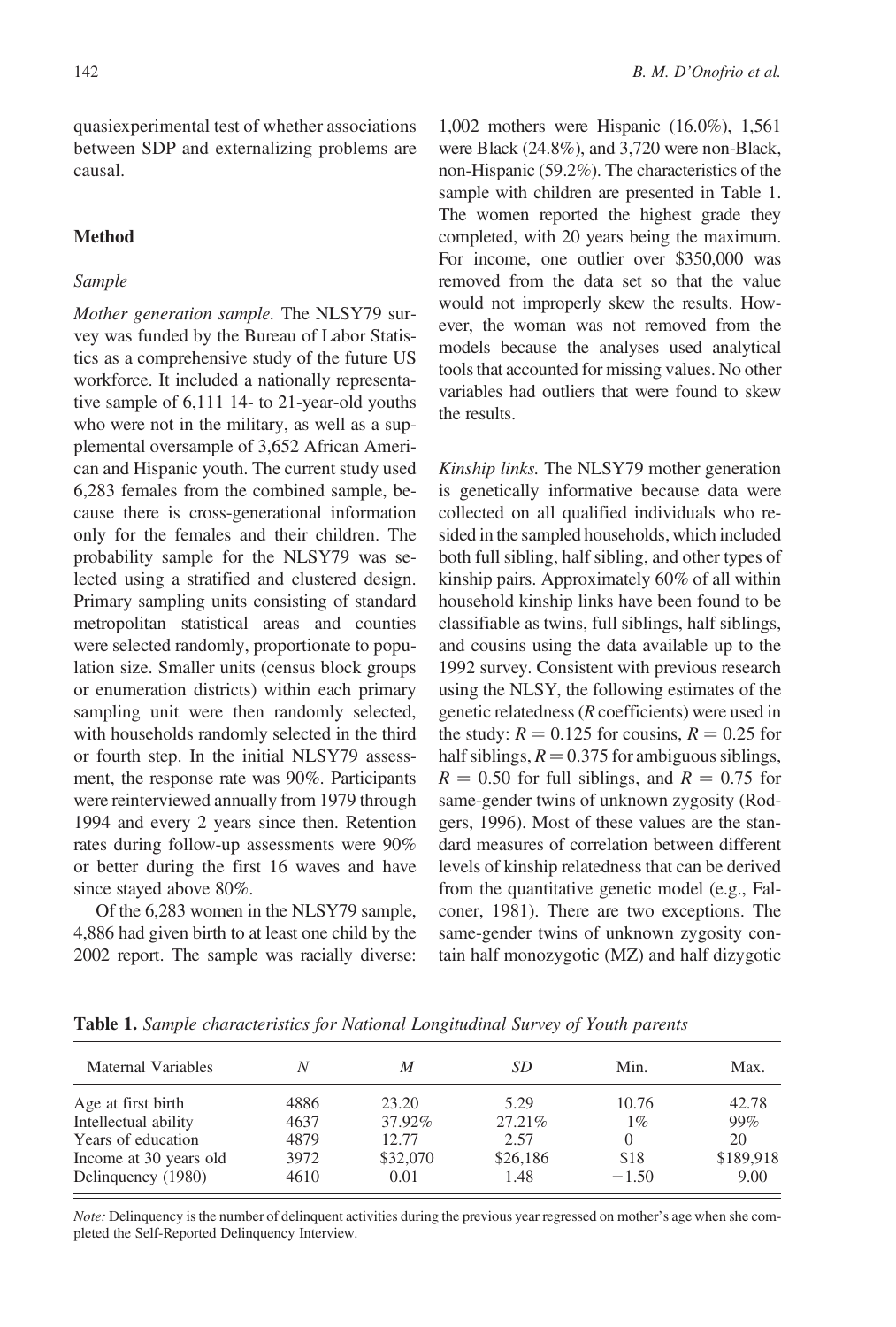(DZ) twins in the population, so that we assigned an R coefficient halfway between those of MZ twins  $(R = 1.0)$  and DZ twins  $(R =$ 0.5). For the siblings that are either full or half siblings (but who could not be classified by the linking algorithm into either category), we also assigned an R coefficient halfway between that of full siblings ( $R = 0.50$ ) and half siblings  $(R = 0.25)$ . Although there are more full siblings than half siblings in the population, past research using these kinship links has suggested that there are only minor differences between using the midrange values and others that account for the unequal numbers of full and half siblings.

The kinship links in the NLSY79 sample have been validated using several different mechanisms. First, in the original development of these kinship links, a validity study was run by estimating genetic influences on genderstandardized adult physical height. Consistent with a large literature that indicates heritability for height  $(h^2)$  of about .90, the  $h^2$  for adult height using these kinship links was .88 in the NLSY79 sample; both meta-analytic and the validity study estimates of  $\chi^2$  were quite small (Rodgers, 1996). Second, a number of published studies using these kinship links contain sensitivity analyses to ascertain the sensitivity of biometrical estimates to the assumptions involved in using these links (e.g., the use of  $R = 0.375$  described above), which informs the use of these kinship links in this and other more recent studies. Third, we have evidence of concurrent validity by using findings based on these kinship links and comparing them to those from other studies. For example, compare results on age at first intercourse from Rodgers et al. (1999), to the molecular genetic results from Miller et al. (1999); compare Rodgers et al. (2001) delinquency patterns to those in Miles and Carey (1997); or compare the multivariate patterns across education and IQ in Neiss, Rowe, and Rodgers (2002) to those from Tambs, Sundet, Magnus, and Berg (1989).

Offspring generation sample. Biannual assessments of the children of women in the NLSY79 began in 1986, with an initial response rate of 95% and subsequent average response rate of 90% (Chase-Lansdale, Mott, Brooks-Gunn, & Phillips, 1991). In 1986, 95% of the biological offspring of NLSY79 mothers were assessed. This response rate has stayed high, with an average response rate of 90%. The interview rate in 2000 was 77%, primarily because approximately 40% of the eligible 15- to 19-year-olds in the African American and Hispanic oversample groups were not assessed because of budgetary limitations. The low response was not a major concern in the current analyses because we explored externalizing problems in 4- to 10-year-old offspring. The full offspring sample was eligible to be reassessed in 2002, however, and the overall response rate returned to 93%.

Three types of interviews were conducted concerning the offspring generation. Mothers were asked to report on their children's characteristics, including behavior, temperament, and home environment. Beginning in 1988, children between the ages of 10 and 14 years were interviewed directly about their interactions with parents, responsibilities, use of leisure time, relationships with peers, expectations, and delinquent activities. Finally, beginning in 1994, adolescents aged 15 years and over were interviewed extensively on family interactions, substance abuse, delinquent activities, and other issues relating to transitions to adulthood. The current analyses are based on maternal report of offspring ages 4–10 years.

The analyses in the current paper were drawn from 11,192 children of the mothers from the 2002 NLSY79. The offspring included 4,886 (43.66%) who were first borns, 3,705 (33.10%) who were second borns, 1,747 (15.61%) who were third borns, 637 (5.69%) who were fourth borns, and 217 (1.94%) who were fifth borns. Fifty-one percent  $(N = 5,703)$  of the offspring were male, with 49% being female ( $N = 5,484$ ). Of the 11,192 children, 8,889 offspring were of appropriate age to have been assessed with the Behavior Problem Index (BPI; see described later) and thus were used in the current analyses. Nineteen percent of the offspring included in the analyses were assessed once with the BPI, 22% were assessed twice, 38% were assessed three times, and 22% were assessed four times. In general, mothers of children for whom data are available are slightly older, more educated, wealthier, and have higher aptitude scores, as measured by the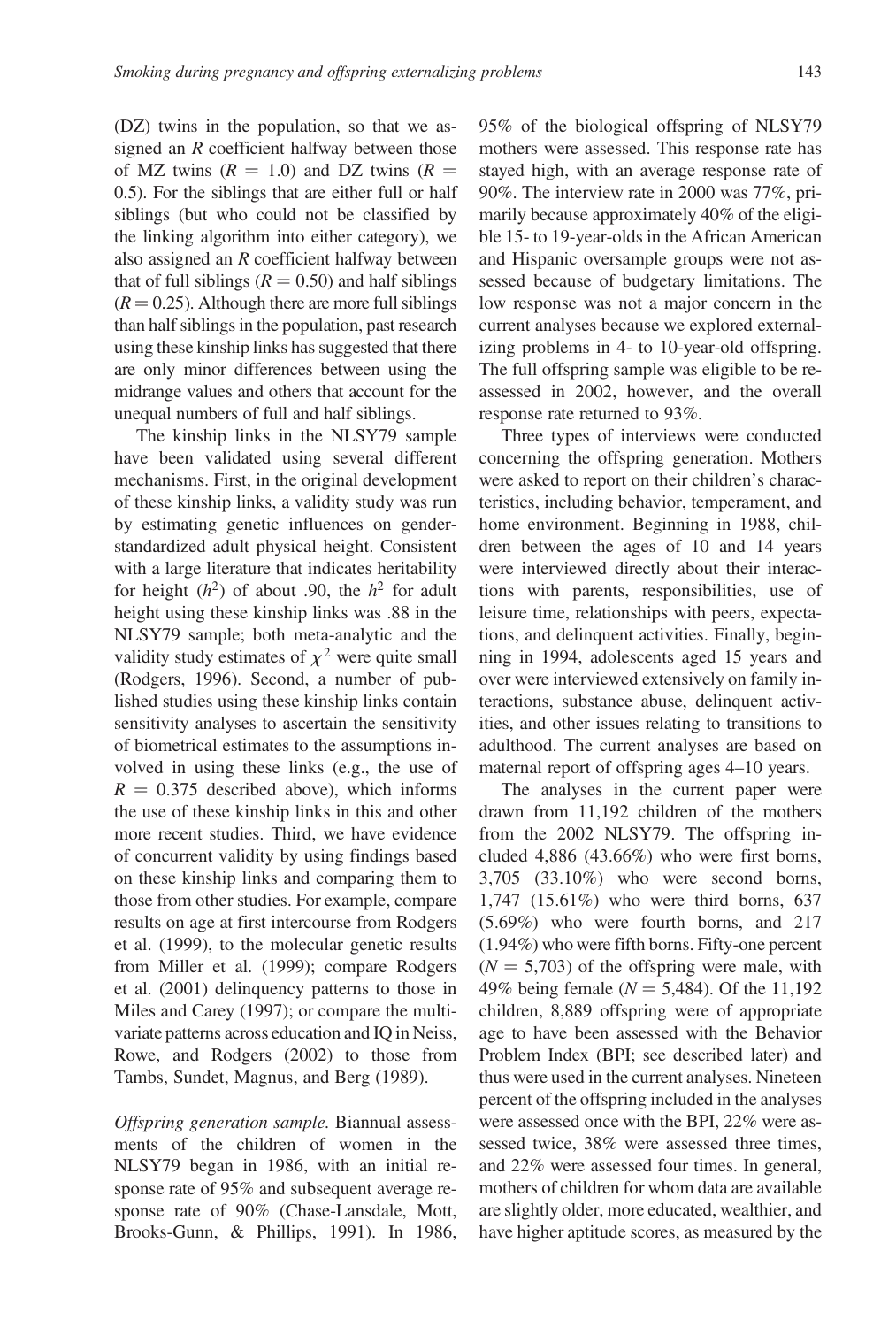Armed Services Vocational Aptitude Battery (see below) than mothers of children with no available data. Therefore, mother's age at first birth, highest level of education, income, and intellectual abilities were controlled in the analyses.

It should be noted that a consistent and problematic source of selection bias is rapidly disappearing from research using the children of the NLSY79 mothers. Past research has been plagued by the fact that, until all childbearing by the NLSY79 cohort is completed, the children were necessarily born to the younger mothers. Because well over 95% of all childbearing was completed by the 2002 survey, and because we used relatively young children in our analyses, this form of selection bias was relatively small (though certainly worth noting). Further, the bias reported above in the opposite direction reported above may approximately compensate.

#### Measures

Maternal characteristics. In every wave since 1983, the NLSY79 females were asked about their frequency of smoking and alcohol use during 12 months prior to their most recent pregnancy and during pregnancy. Table 2 includes the response categories for smoking and alcohol use during pregnancy, as well as the conversions to packs/day of smoking and days/month of drinking. Of the 8,889 offspring analyzed the current study, the mothers reported their SDP for 6,503 (73%) within approximately 1 year of the birth. Because few children in the current analyses were born before 1979, mothers reported their SDP for 90% of their children within 4 years of each birth. Unfortunately, we have no measure of offspring's exposure to secondary smoke. When such exposure has been assessed in previous studies, however, maternal SDP almost always been found to account for unique variance in predicting offspring CPs (Brook et al., 2000; Day, Richardson, Goldschmidt, & Cornelius, 2000; Griesler, Kandel, & Davies, 1998; Weissman et al., 1999), with one exception (Maughan et al., 2001).

Because previous studies using the NLSY identified characteristics of families related to SDP (Zimmer & Zimmer, 1998), a number of maternal characteristics were included in the analyses. When they were 15–22 years old, the NLSY79 mothers (and future mothers) were asked about their engagement in 12 delinquent behaviors during the previous year using a version of the Self-Reported Delinquency Interview (Elliott & Huizinga, 1983). This measure, which was also administered to the offspring generation, is reliable and valid and is the benchmark measure used in contemporary delinquency research (Loeber, Farrington,

|                   | Frequency | Percentage | Calc. Packs/Day |
|-------------------|-----------|------------|-----------------|
| Smoking response  |           |            |                 |
| None              | 7177      | 64.13      | $\Omega$        |
| $\leq$ 1 pack/day | 2066      | 18.46      | 0.5             |
| 1-2 packs/day     | 787       | 7.03       | 1.5             |
| $>2$ packs/day    | 85        | 0.76       | 2.5             |
| Missing           | 1077      | 9.62       |                 |
| Alcohol response  |           |            |                 |
| Never             | 6965      | 62.23      | $\Omega$        |
| $\leq$ 1/month    | 1538      | 13.74      | 0.5             |
| $1/m$ onth        | 739       | 6.60       |                 |
| 3–4 days/month    | 434       | 3.88       | 3.5             |
| $1-2$ days/week   | 344       | 3.07       | 6               |
| 3–4 days/week     | 66        | 0.59       | 14              |
| Nearly every day  | 19        | 0.17       | 22              |
| Every day         | 25        | 0.22       | 28              |
| Missing           | 1062      | 9.49       |                 |

Table 2. Smoking and drinking during pregnancy responses for each pregnancy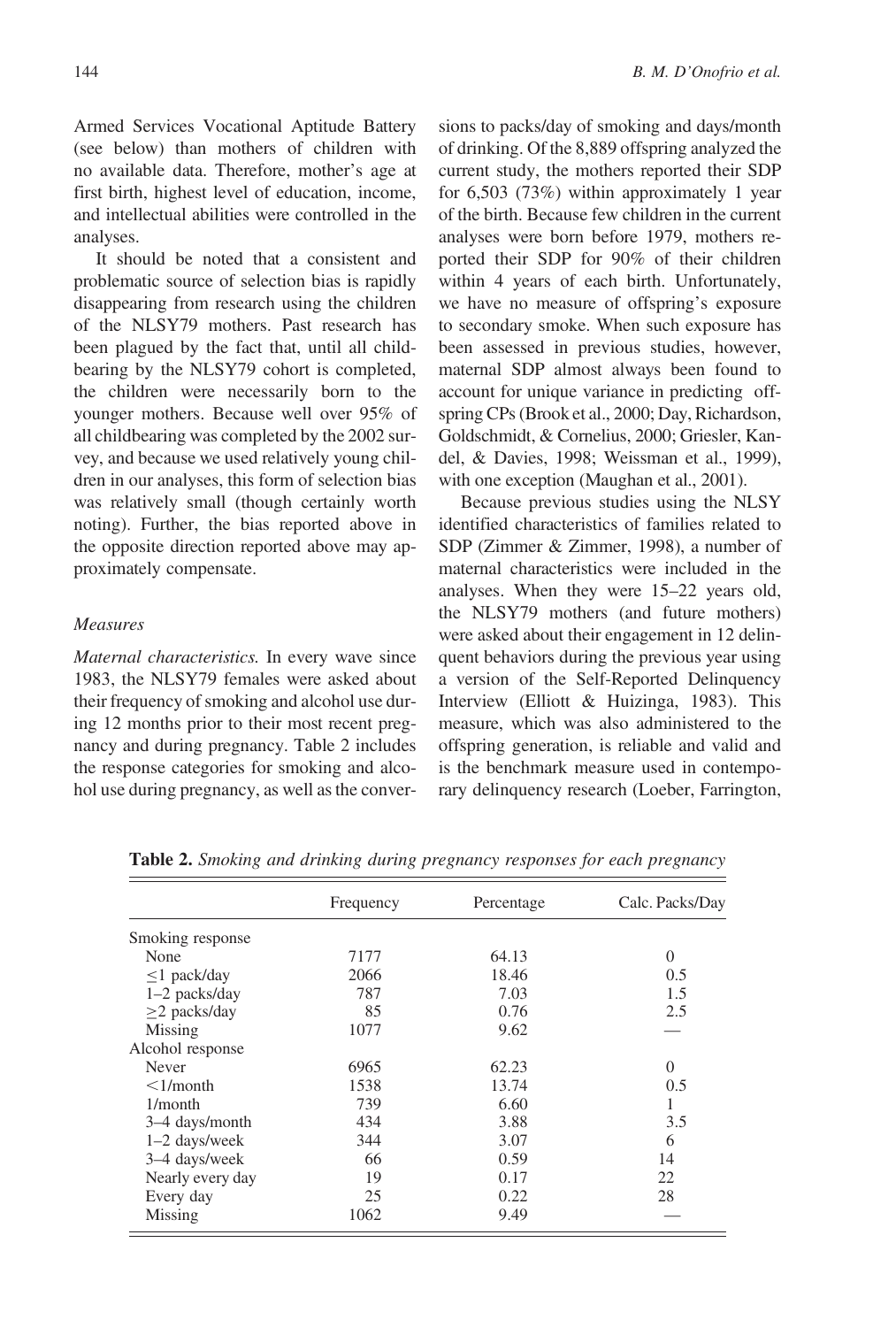Stouthamer-Loeber, & Van Kammen, 1998; Moffitt, 1990; Moffitt, Caspi, Dickson, Silva, & Stanton, 1996). For more details see Rodgers et al. (2001). Symptom counts were regressed on the woman's age at which she completed the survey.

Mother's age at first birth was calculated by subtracting the mother's date of birth from her first child's date of birth. Maternal age at each birth was not calculated because previous research has noted that age at first birth, and not maternal age specific to each birth, predicts offspring delinquency in the NLSY (Turley, 2003). Total net family income reported by mothers at age 30, which includes included income from all adults in the household at that time, and highest degree attained by mothers (as of the 2002 survey) were used as measures of families' socioeconomic status. Total net family income was a summary variable calculated from all income received in the household, including government support and food stamps, by the mother and her spouse. Income from cohabitating partners was not included.

During the summer and fall of 1980, NLSY79 respondents completed the Armed Services Vocational Aptitude Battery, which measured knowledge and skill in 10 areas. A composite score derived from select sections of the battery (word knowledge, paragraph comprehension, math knowledge, and arithmetic reasoning) was used to construct an approximate and unofficial Armed Forces Qualifications Test score for each participant, an approximate IQ equivalent. Raw scores were standardized, summed, and converted to a percentile for a measure of maternal intellectual ability. Multiple imputation (Little & Rubin, 1987) was used to account for the maternal characteristics that were missing (see below).

Offspring CP, ODP, and ADHP. At each wave, mothers rated their 4- to 10-year-old children's behavior problems using the BPI. The BPI was created by selecting items from the Child Behavior Checklist (CBCL; Achenbach, 1978) that had the strongest correlations with CBCL factor scores (Peterson & Zill, 1986). Mothers rated each of their children in each assessment wave using a 3-point scale for each item:  $3 =$ often true,  $2 =$  sometimes true, and  $1 = not$  true. We used BPI items to create three a priori scales based on DSM constructs. However, confirmatory factor analysis of the 13 externalizing items were conducted with MPlus (Muthén  $&$ Muthén, 1998–2005) to account for the dichotomous variables, and the results support the three factor solution (results available upon request). The items measuring CP included the following: (a) cheats or lies, (b) breaks things on purpose or deliberately destroys his/her own or another's things, (c) disobedient at home, (d) disobedient at school, (e) has trouble getting along with teachers, (f) does not feel sorry after misbehaving, and (g) bullies other children. ODP included the following: (a) argues too much, (b) is stubborn, sullen or irritable, and (c) has a very strong temper and loses it easily. ADHP included the following: (a) has difficulty concentrating, (b) impulsive or acts without thinking, and (c) restless or overly active, cannot sit still. We obtain standardized Z scores for CP, ODP, and ADHP within each age and, for children assessed repeatedly, calculated the average score. Therefore, each measure represents the average number of problems between the ages of 4 and 10 years.

The child CP items used in the CNLSY overlap substantially with those used in previous population-based longitudinal studies (Fergusson & Horwood, 2002; Moffitt et al., 1996). Moreover, the ADHP and ODP items are very similar to those used in several studies of the development of CPs that yielded results very similar to studies that used full DSM measures of ADHD and ODD (Lahey, McBurnett, & Loeber, 2000). The average CP for males ( $M = 0.16$ ,  $SD = 1.09$ ,  $N =$ 4,531) was larger than for females ( $M = -0.17$ ,  $SD = 0.87, N = 4,358; t = 15.63, p < .0001$ . Similar results were found for ODP ( $M_{\text{males}} =$ 0.05,  $SD_{males} = 1.02$ ,  $M_{females} = -0.06$ ,  $SD_{\text{females}} = 0.97; t = 5.28, p < .0001$  and ADHP ( $M_{\text{males}} = 0.18$ ,  $SD_{\text{males}} = 0.88$ ,  $M_{\text{females}}$  $= -0.18$ ,  $SD_{\text{females}} = 0.92$ ;  $t = 17.70$ ,  $p <$ .0001).

#### **Results**

#### Maternal characteristics associated with SDP

Estimates of the relations between SDP and maternal intellectual abilities, years of education,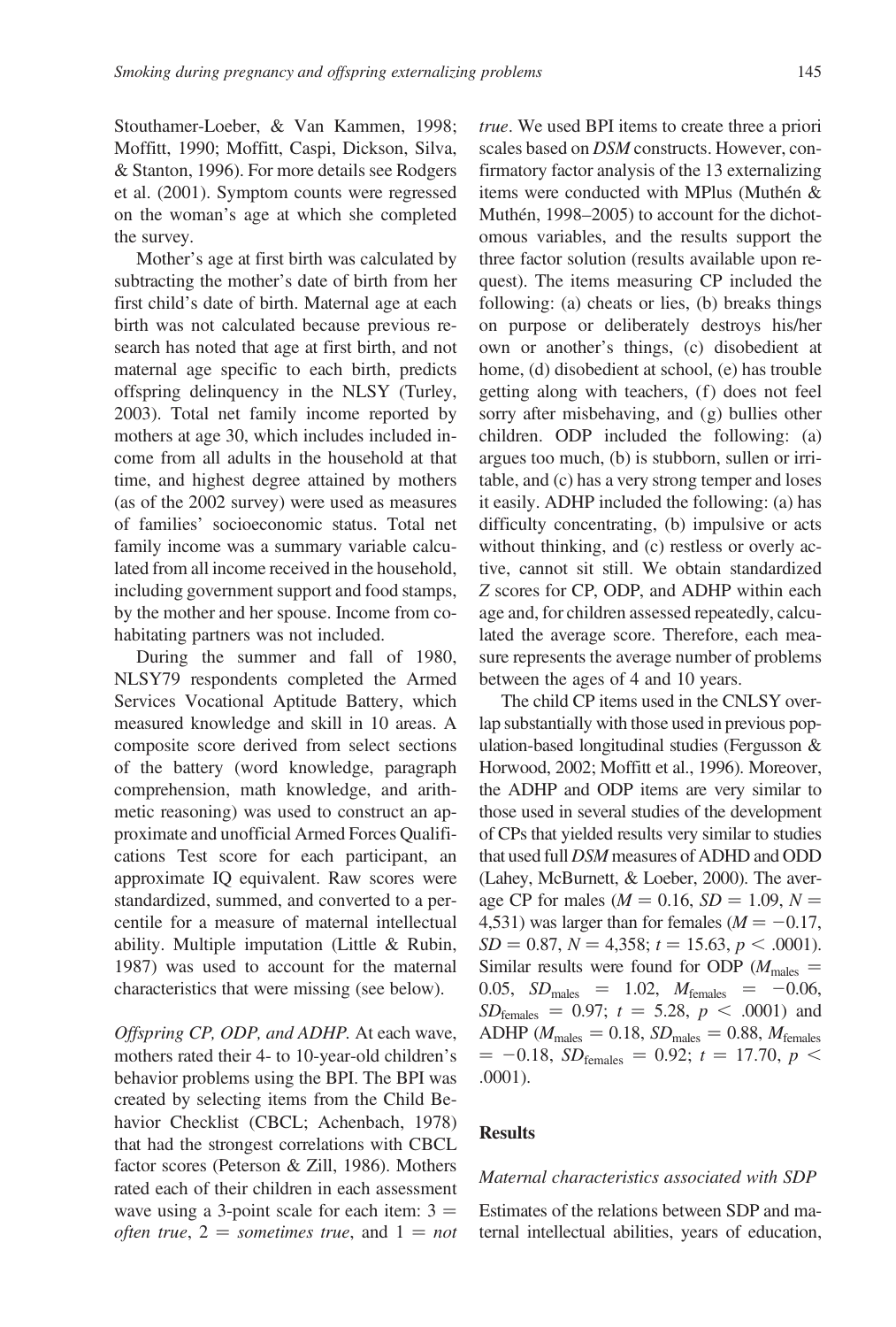income, delinquency, age at first birth, and mean alcohol consumption across all pregnancies are in Table 3. Correlations and unstandardized regression weights are presented. The regression weights were calculated based on the data set with no missing values (using listwise deletion for those with missing values) and with five multiply imputed data sets for the sample of women who had children so that the entire sample, including those with missing values, could be analyzed (Little & Rubin, 1987; Schafer, 1997). The multiply imputed data sets were based on average maternal smoking and alcohol consumption across pregnancies, intellectual abilities, years of education, income at the age of 30, delinquency, and age at first birth.

Mothers who smoked more on average during their pregnancies were more likely to have lower intellectual abilities. For every unit increase in packs/day, maternal intellectual abilities were over seven percentage points lower. Every pack/day was associated with a decrease in over 1.5 years of completed education and more than \$10,000 in yearly income at the age of 30. The average packs/day was also associated with maternal delinquency (an increase in .70 reported delinquent activities in the past year), a decrease of 2.32 years in age at first birth, and a .69 increase in days of alcohol consumption per month during pregnancy. Average SDP was also related to maternal race,  $F(2, 4816) = 78.40, p < .0001$ . The differences among the three groups were all significant, using the Tukey Studentized procedure: Hispanic ( $M = 0.10$ ,  $SD = 0.25$ ,  $N = 823$ ); Black  $(M = 0.18, SD = 0.35, N = 1,249)$ , and non-Black, non-Hispanic ( $M = 0.29$ ,  $SD =$  0.48,  $N = 2,747$ . The findings are consistent with previous reports using the NLSY (Zimmer & Zimmer, 1998).

### Association between SDP and child behavior problems

Mean comparisons. For descriptive purposes, Table 4 presents the mean of CP, ODP, and ADHP by number of packs smoked during the pregnancy and the sample of offspring. The left column shows the mean (partialed for gender of offspring) and sample size for all of the offspring in the entire sample. The results for CP illustrate a dramatic rise in behavior problems as the number of packs/day increased. The second column presents results for a subset of offspring of women for whom there was variation in SDP within their pregnancies (e.g., the mother did not smoke during one pregnancy and smoked during another, or she varied the amount of cigarettes she smoked among her pregnancies). This subset includes 704 mothers and 1,752 offspring. Offspring who were not exposed to prenatal nicotine, but whose mother smoked during other pregnancies  $(M = 0.12)$  had an increase relative to the estimate in the entire sample ( $M = -0.08$ ). Furthermore, offspring who were exposed to large amounts of prenatal nicotine (approximately 2.5 packs/day), but whose mother smoked less during other pregnancies ( $M = 0.37$ ), had fewer behavior problems than children in the entire sample exposed to the same level of SDP  $(M =$ 0.55). The results suggest that at least part of the association between SDP and offspring CP is not because of prenatal nicotine exposure.

|        |            | N    | $b^a$      |
|--------|------------|------|------------|
| $-.11$ | $-7.37$    | 4581 | $-7.07$    |
| $-.27$ | $-1.60$    | 4809 | $-1.60$    |
| $-.17$ | $-10,729$  | 3939 | $-10,605$  |
| .20    | $0.70^{b}$ | 4552 | $0.70^{b}$ |
| $-.19$ | $-2.33$    | 4816 | $-2.32$    |
| .15    | 0.67       | 4817 | 0.67       |
|        |            |      |            |

Table 3. Relations with mean maternal smoking during pregnancy across all pregnancies

Note: The regression coefficients represent the mother's average smoking during pregnancy across all of her pregnancies regressed on each maternal characteristic. All parameters are significant at  $p < .001$ .<br><sup>a</sup>Regression estimate based on five multiply imputed data sets for the women who had children.

<sup>b</sup>Estimate based on maternal income standardized with  $M = 0$  and  $SD = 1$ .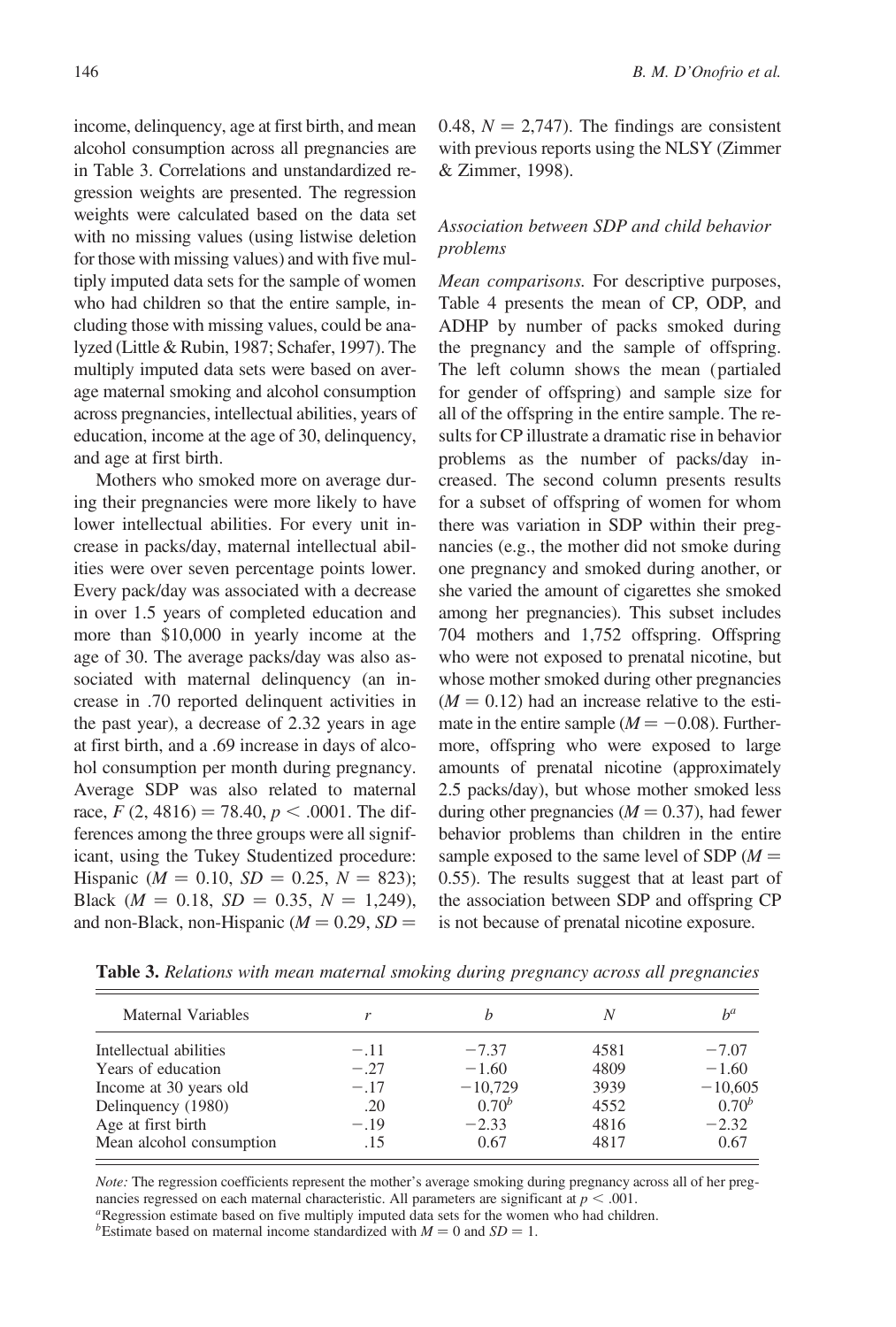|                               |                             |                           |                          |                         |                                      | Within-Mother Variation <sup>a</sup> |                   |                  |                          |                        |
|-------------------------------|-----------------------------|---------------------------|--------------------------|-------------------------|--------------------------------------|--------------------------------------|-------------------|------------------|--------------------------|------------------------|
|                               |                             |                           |                          |                         |                                      |                                      | Mean Mother       |                  |                          |                        |
|                               |                             | Entire Sample             |                          | Total<br>Subset         | $SDP = 0$                            |                                      | $SDP = 0.5$       |                  |                          | $SDP \geq 1.0$         |
| Packs/Day                     | $\boldsymbol{M}$            | $\boldsymbol{N}$          | M                        | $\boldsymbol{N}$        | $\boldsymbol{M}$                     | $\boldsymbol{N}$                     | M                 | N                | M                        | $\boldsymbol{N}$       |
|                               |                             |                           |                          |                         | <b>Conduct Problems</b>              |                                      |                   |                  |                          |                        |
| $\Omega$<br>0.5               | $-.08$<br>.15               | 5896<br>1672              | .12<br>.23               | 617<br>745              | .08<br>.11                           | 248<br>113                           | .09<br>.16        | 317<br>400       | .43<br>.41               | 52<br>232              |
| 1.5<br>2.5                    | .40<br>.55                  | 608<br>64                 | .36<br>.37               | 344<br>46               |                                      |                                      | .28               | 37               | .37<br>.37               | 307<br>46              |
|                               |                             |                           |                          |                         | <b>Oppositional Defiant Problems</b> |                                      |                   |                  |                          |                        |
| $\Omega$<br>0.5<br>1.5<br>2.5 | $-.08$<br>.16<br>.44<br>.45 | 5896<br>1672<br>608<br>64 | .10<br>.17<br>.35<br>.24 | 617<br>745<br>344<br>46 | .02<br>$-.02$                        | 248<br>113                           | .11<br>.11<br>.16 | 317<br>400<br>37 | .39<br>.38<br>.37<br>.24 | 52<br>232<br>307<br>46 |
|                               |                             |                           |                          |                         | <b>ADHD</b> Problems                 |                                      |                   |                  |                          |                        |
| $\theta$<br>0.5<br>1.5<br>2.5 | $-.09$<br>.20<br>.40<br>.31 | 5896<br>1672<br>608<br>64 | .13<br>.20<br>.40<br>.26 | 617<br>745<br>344<br>46 | $-.01$<br>.03                        | 248<br>113                           | .21<br>.17<br>.28 | 317<br>400<br>37 | .29<br>.32<br>.41<br>.26 | 52<br>232<br>307<br>46 |

Table 4. Mean behavior problems by smoking during pregnancy and maternal sample

Note: All means are presented in Z scores.

<sup>a</sup>Sample only includes women with multiple pregnancies during which they reported different levels of smoking during pregnancy.

The comparison between the subset of mothers with variation in their SDP to the entire sample, however, is largely a between-family comparison. To partially control for these between-family differences, mean offspring externalizing problems are presented for three groups of women in the subset, based on their mean level of smoking across all of their pregnancies: a low level (average mother SDP  $M = 0$ , a medium level  $(M = 0.5)$ , and a high level  $(M = >1.0)$ . In the first subset (low mean mother SDP), offspring specifically exposed 0 or 0.5 packs/day did not differ greatly in their CP (0.08 vs. 0.11, respectively). In the medium mean mother SDP group, exposure to increased individual-level SDP was somewhat associated with more CP ( $M_0 = 0.09$ ,  $M_{0.5} =$ 0.16,  $M_{1.5} = 0.28$ ), but this trend was not statistically significant. Furthermore, offspring in the high mean mother SDP group did not exhibit greater CP if they were exposed to more prenatal nicotine ( $M_0 = 0.43, M_{0.5} = 0.41, M_{1.5} = 0.37,$  $M<sub>2.5</sub> = 0.37$ . The results suggest that offspring CP were strongly associated with a mother's mean SDP across all pregnancies but only minimally, if at all, related to individual-level exposure to SDP.

Similar patterns can be found for associations of SDP with ODP and ADHP. In the entire sample externalizing problems increased with higher levels of SDP; however, the relation was attenuated in the total subset of offspring whose mothers who had variation in SDP among pregnancies. Furthermore, offspring ODP and ADHP appeared to be significantly related to the average level of mother SDP in all pregnancies; yet, within the three subgroups, offspring externalizing problems were not more prevalent as the individual-specific measure of SDP increased. We caution that the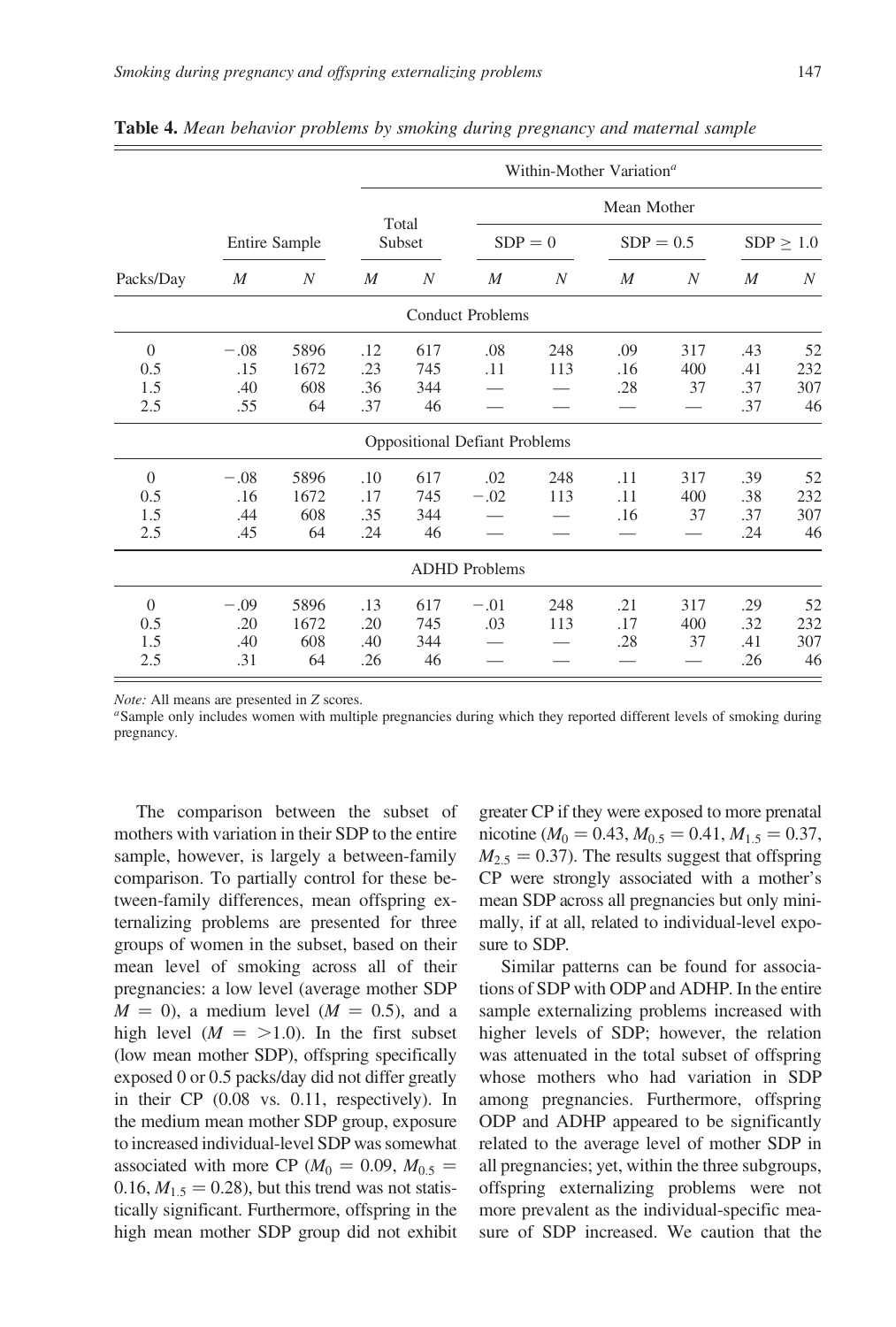comparisons in Table 4 still include between families effects, as the table does not specifically contrast offspring within the same nuclear family. More advanced statistical approaches are required to compare within-mother variation in SDP and behavior problems. The mean analyses, nevertheless, imply that the association between SDP and offspring externalizing problems may largely occur only between mothers. Again, if SDP were to cause offspring externalizing problems, the association would be found at all levels of analysis.

Hierarchical linear models (HLMs). The offspring of cousins/siblings/twins represents a nested three-level design: the offspring level, the mother level, and the NLSY household level (for more details, see D'Onofrio et al., 2005; Lynch et al., 2006; Mendle et al., 2006). Because offspring are nested under mothers, who are nested under households, observations are not independent. The association between SDP and offspring behavior problems can be studied within regression analyses using HLMs to account for the nested nature of the data, as well as provide appropriate standard error estimates and significance testing (Raudenbush & Bryk, 2002).

Six HLMs were fit for each externalizing measure. Model 1 included SDP specific to each child (variable name under the heading  $SDP$  – packs = offspring), child gender, and the interaction of the SDP and offspring gender because previous research has indicated the effect of SDP is larger for male offspring (Wakschlag et al., 2002). The first model compares offspring whose mothers smoked during their pregnancy with unrelated (e.g., not siblings or cousins) offspring whose mothers did not smoke. Because the measures of externalizing were standardized, the coefficients represent the effect size (Cohen  $d$ ) associated with each increase in packs smoked/day. Each HLM includes three variance parameters, which represent the variance in externalizing problems attributable to the three levels in the analysis. Model 2, represents the standard approach to control for differences between mothers who differ in their SDP by including measured covariates to help statistically account for confounds. The model included maternal intellectual ability, years of education, income, delinquency, and age at first birth.

Model 3 calculated the average number of packs/day a mother smoked during all of her pregnancies (SDP – packs  $=$  mother) and included it in the model as a second-level variable. The parameter associated with the second-level variable estimated whether mothers who smoke more on average have children who have more externalizing problems on average. The offspring-level SDP variable (SDP –  $packs = offspring[C])$  was calculated as the difference between the SDP during the specific pregnancy and the average maternal SDP. If there was no variation in SDP within a mother, the value was zero. Therefore, the offspringlevel SDP variable in Model 3 compared siblings in the same family in which the mother smoked more during one pregnancy than the others, while holding constant the average SDP for each mother. The parameter associated with the offspring-level SDP variable in Model 3, the within-mother effect, provided a stronger test of the causal connection between SDP and offspring externalizing, because it was not confounded by factors that vary between mothers. Model 4 included the measured covariates to combine the statistical and methodological approaches.

Model 5 included the third level of the data to calculate the average number of packs/day all women from a household smoked during all of their pregnancies  $(SDP - packets = house$ hold). The parameter associated with this thirdlevel variable measures whether mothers and aunts, women from the original NLSY households who smoked more on average have children who had more externalizing problems on average. This variable compared children whose mother and aunts smoked more during their pregnancies with unrelated children whose mother and aunts smoked less. In Model 5, the maternal level SDP (SDP – packs = mother[C]) was the deviation between the third level average household SDP and average maternal SDP. The parameter associated with this variable compared cousins who differed in their exposure to prenatal nicotine, holding constant the average SDP of women in the NLSY household. The parameter is the within-adult sibling effect and is free of confounds that vary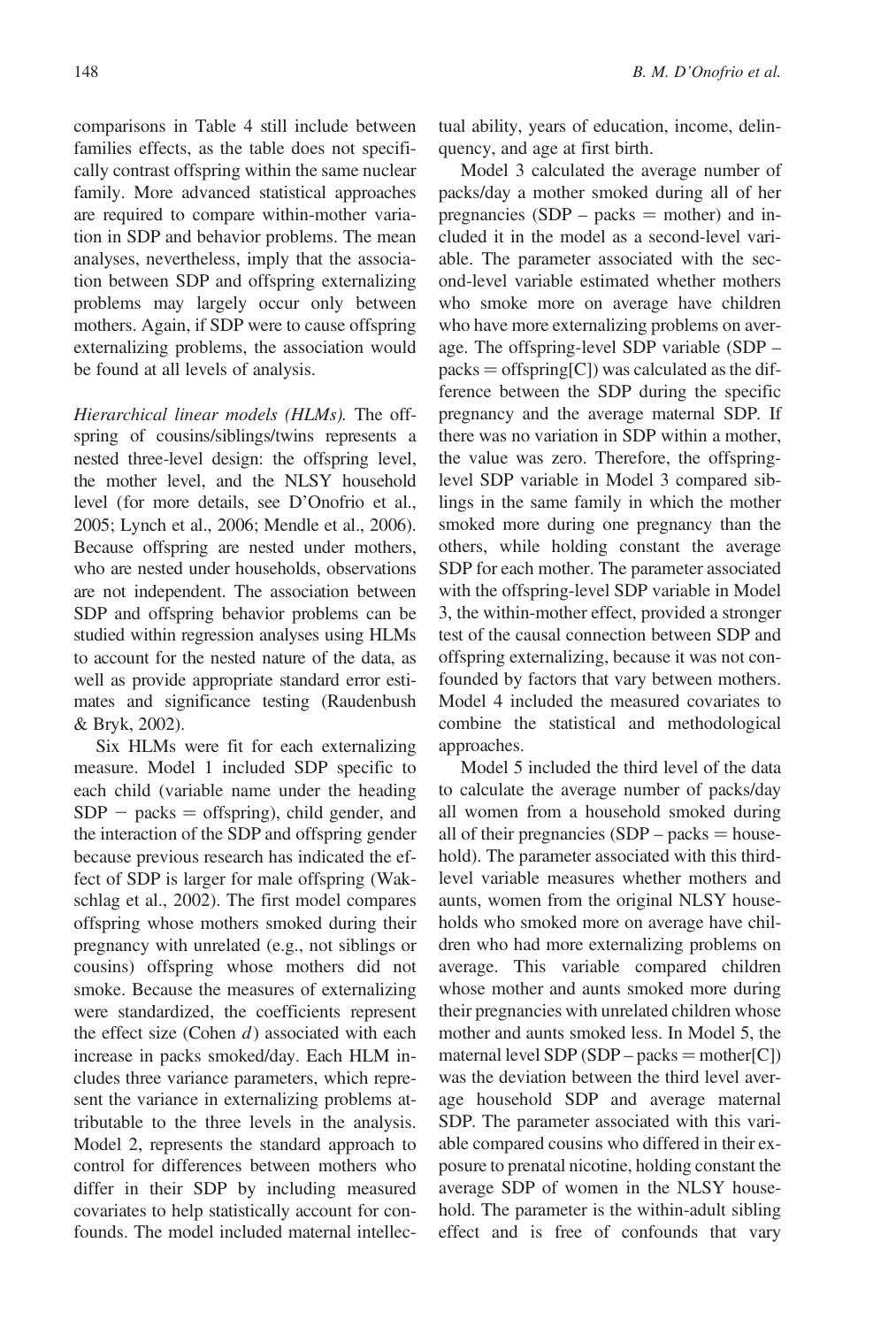between unrelated adult siblings. The offspring-level SDP variable in Model 5 compared siblings who differed in their prenatal nicotine exposure, while holding constant the average maternal and NLSY average household SDP constant. Finally, Model 6 added the statistical covariates to the methodological controls from Model 5. Algebraic representations of the models can be found elsewhere (D'Onofrio et al., 2005).

All analyses were conducted on five multiply imputed data sets to analyze all available data and avoid bias introduced by individuals or families with missing data. The imputed data were based on the maternal characteristics included as covariates and offspring-specific measures of maternal SDP and alcohol consumption. Any lack of precision because of missing values is represented by larger standard errors around the parameters. Unstandardized regression parameters were utilized because of the difficulty comparing standardized coefficients when exploring causal processes (Kim & Ferree, 1981; Kim & Mueller, 1976). A comparison of the between and within parameters can only be made with unstandardized parameters.

The parameters from the HLMs for CP are presented in Table 5. The results of Model 1 suggest that SDP (offspring) was associated with offspring CP, with the relation being larger for male  $(b = .29)$  offspring than female offspring ( $b = .29 - .11 = .18$ ). Because the interaction between offspring gender and SDP was significant in the first model, the interaction of offspring gender and SDP at each level was included in the models. Model 2 illustrates how statistically controlling for measured covariates slightly reduced the effect of SDP  $(b_{\text{males}} = .21 \text{ and } b_{\text{females}} = .21 - .12 = .09).$ 

|                                                                                                                      |                   |                   |                                           |                                  |                                |                          | Model                                     |                                   |                                |                          |                                          |                                 |
|----------------------------------------------------------------------------------------------------------------------|-------------------|-------------------|-------------------------------------------|----------------------------------|--------------------------------|--------------------------|-------------------------------------------|-----------------------------------|--------------------------------|--------------------------|------------------------------------------|---------------------------------|
|                                                                                                                      | 1                 |                   | $\overline{2}$                            |                                  | 3                              |                          | $\overline{4}$                            |                                   | 5                              |                          | 6                                        |                                 |
| Variables                                                                                                            | b                 | SE                | b                                         | SE                               | b                              | <b>SE</b>                | b                                         | SE                                | b                              | <b>SE</b>                | b                                        | SE                              |
| SDP packs<br>Offspring<br>Offspring $\times$ Gender                                                                  | .29<br>$-.11$     | .03<br>.03        | .21<br>$-.12$                             | .03<br>.04                       |                                |                          |                                           |                                   |                                |                          |                                          |                                 |
| Offspring(C)<br>Offspring $\times$ Gender(C)<br>Mother<br>Mother $\times$ Gender                                     |                   |                   |                                           |                                  | .06<br>$-.07$<br>.49<br>$-.24$ | .05<br>.05<br>.04<br>.07 | .06<br>$-.07$<br>.35<br>$-.25$            | .05<br>.05<br>.04<br>.07          | .06<br>$-.07$                  | .05<br>.05               | .06<br>$-.07$                            | .05<br>.05                      |
| Mother(C)<br>Mother $\times$ Gender(C)<br>Household<br>Household $\times$ Gender                                     |                   |                   |                                           |                                  |                                |                          |                                           |                                   | .48<br>$-.43$<br>.49<br>$-.21$ | .14<br>.18<br>.05<br>.08 | .41<br>$-.45$<br>.33<br>$-.22$           | .13<br>.18<br>.05<br>.08        |
| Child gender<br>Maternal                                                                                             | $-.29$            | .02               | $-.29$                                    | .02                              | $-.29$                         | .02                      | $-.29$                                    | .02                               | $-.29$                         | .02                      | $-.30$                                   | .02                             |
| Intellectual abilities<br>Education (years)<br>Income <sup><math>a</math></sup><br>Delinquency<br>Age at first birth |                   |                   | .00.<br>$-.02$<br>$-.11$<br>.06<br>$-.02$ | .00<br>.00.<br>.01<br>.01<br>.00 |                                |                          | .00.<br>$-.02$<br>$-.11$<br>.06<br>$-.02$ | .00.<br>.00.<br>.01<br>.01<br>.00 |                                |                          | .00<br>$-.02$<br>$-.11$<br>.06<br>$-.02$ | .00<br>.00<br>.01<br>.01<br>.00 |
| Intercept<br>Covariances                                                                                             | .07               | .02               | .69                                       | .13                              | .04                            | .02                      | .64                                       | .13                               | .03                            | .03                      | .64                                      | .13                             |
| Household<br>Mother<br>Offspring                                                                                     | .10<br>.26<br>.58 | .03<br>.03<br>.01 | .06<br>.27<br>.57                         | .03<br>.03<br>.01                | .10<br>.27<br>.57              | .03<br>.03<br>.01        | .06<br>.27<br>.57                         | .03<br>.03<br>.01                 | .10<br>.26<br>.57              | .03<br>.03<br>.01        | .06<br>.27<br>.57                        | .03<br>.03<br>.01               |

Table 5. Parameter estimates from hierarchical linear models for conduct problems

*Note:* SDP, smoking during pregnancy. All parameters are unstandardized. Parameters in bold are significant at  $p < .05$ . Child gender is coded male  $= 0$  and female  $= 1$ . Offspring(C) represents the within-mother effect of SDP. Mother(C) represents the within-adult sibling effect.

 $a$ Income was converted to a  $Z$  score so that the parameter could be accurately estimated in standard units.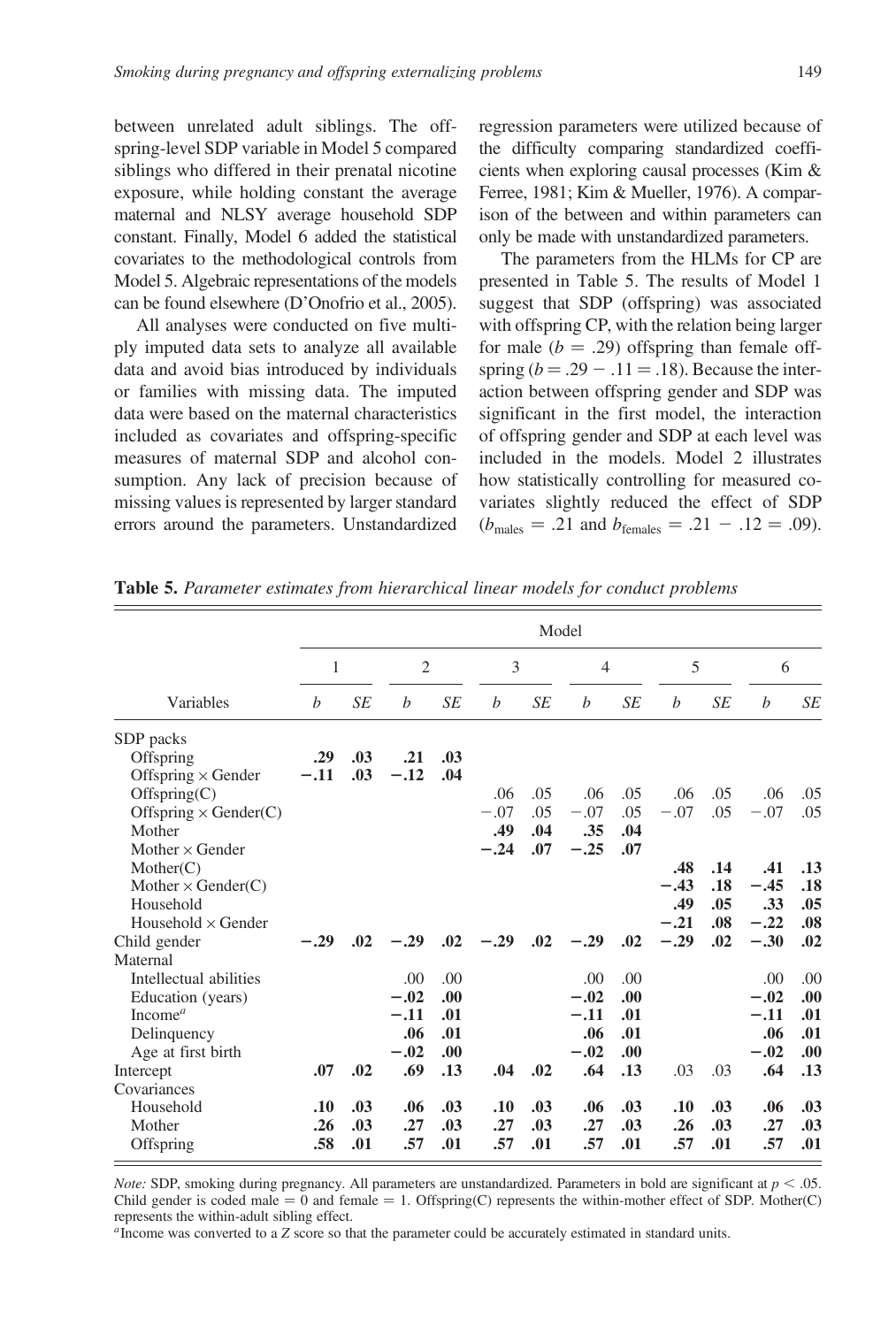It is difficult to interpret the coefficients associated with the maternal covariates because the coefficients were the result of a simultaneous regression analysis. In Model 3, the mean maternal SDP across all pregnancies (mother) was associated with offspring CP ( $b_{\text{males}} = .49$  and  $b_{\text{females}} = .49 - .24 = .25$ . However, when offspring were compared to their siblings who differed in prenatal nicotine exposure (offspring[C]), there was no association ( $b_{\text{males}} =$ .06 and  $b_{\text{females}} = .06 - .07 = -.01$ . The same pattern of results occurred in Model 4 when the measured covariates were included. The mean maternal SDP was associated with offspring CP ( $b_{\text{males}} = .35$  and  $b_{\text{females}} = .35 - .25$  $=$  .10), but there was no effect within mothers  $(b_{\text{males}} = .06 \text{ and } b_{\text{females}} = .06 - .07 = -.01).$ In Model 5, the average NLSY Household SDP (household) was associated with offspring CP  $(b_{\text{males}} = .49 \text{ and } b_{\text{females}} = .49 - .21 = .28)$ . Furthermore, there was an association with maternal SDP corrected for average household SDP (mother[C]),  $(b_{\text{males}} = .48 \text{ and } b_{\text{females}} =$  $.48 - .43 = .05$ , but there was no association when siblings were compared ( $b<sub>males</sub> = .06$  and  $b_{\text{females}} = .06 - .07 = -.01$ ). In Model 6, the average SDP at the household level ( $b_{\text{males}} =$ .33 and  $b_{\text{females}} = .33 - .22 = .11)$  was significantly associated with offspring CP when statistical covariates were included in the analyses. Average maternal SDP, holding constant average household SDP ( $b_{\text{males}} = .41$  and  $b_{\text{females}} =$  $.41 - .45 = -0.04$ .) was significantly associated for males. In contrast, offspring SDP, holding constant the average household and maternal SDP  $(b_{\text{males}} = .06 \text{ and } b_{\text{females}} = .06 - .07 = -.01),$ was not significantly associated for either gender.

Figure 1 presents unstandardized regression parameters for Level 1 SDP from Models 1–4, for each measure of offspring externalizing. Figure 1 illustrates how the effect sizes associated with SDP drop for both males and females in each successive model. The association between SDP and offspring CP was evident when comparing unrelated children (Model 1), was slightly reduced when including statistical controls (Model 2), and was further attenuated for boys and nonexistent for girls when comparing siblings who differ in their exposure to prenatal nicotine, with or without statistical controls (Models 3 and 4). In other words, the average amount of SDP in adult siblings was related to the average CP in all their children (cousins), and the average amount of SDP for a mother across all of her pregnancies was associated with the average CP in all her children. However, siblings who were exposed to more prenatal nicotine did not have higher CP than their brothers and sisters exposed to less prenatal nicotine. This pattern of results is not consistent with the hypothesis that SDP causes CP. If SDP truly caused CP, the association would be found at all three levels of the analysis, particularly when comparing siblings (e.g., Rodgers et al., 2000).

Table 6 presents results for ODP. In Model 1, SDP (offspring) was associated with ODP  $(b = .29)$ , but there is no interaction with offspring gender. Therefore, subsequent models did not include the interaction between SDP and offspring gender. In Model 2, controlling for measured characteristics of the mothers slightly reduced the association ( $b = .20$ ). In Model 3, however, only the mean maternal SDP across all of her pregnancies (mother) was associated with offspring ODP ( $b = .41$ ). There was no relation when siblings were compared (offspring[C];  $b = -.02$ ). In Model 4, the measured covariates reduced the association with average maternal SDP. In Model 5, offspring ODP was associated with average household (household;  $b = .43$ ) and maternal SDP (mother[C];  $(b = .21)$  but not with the offspring level SDP ( $b = -.02$ ). Finally, Model 6 indicated that when covariates are added to the model, offspring ODP was only associated with household-level SDP ( $b = .33$ ), which is a comparison of unrelated offspring. Again, Figure 1 shows how the use of different comparison groups drastically influences the effect sizes associated with SDP.

The HLM results for ADHP are presented in Table 7. The pattern is similar to that of ODP. SDP was associated with offspring ADHP in Model 1 (offspring;  $b = .27$ ), and offspring gender did not moderate the association. The magnitude of the relation was slightly reduced in Model 2 ( $b = .17$ ). In Models 3 and 4, average maternal SDP (mother) was associated with ADHP, but the sibling comparison (offspring[C]) suggested a small association that was not statistically significant ( $bs = .07$ ). In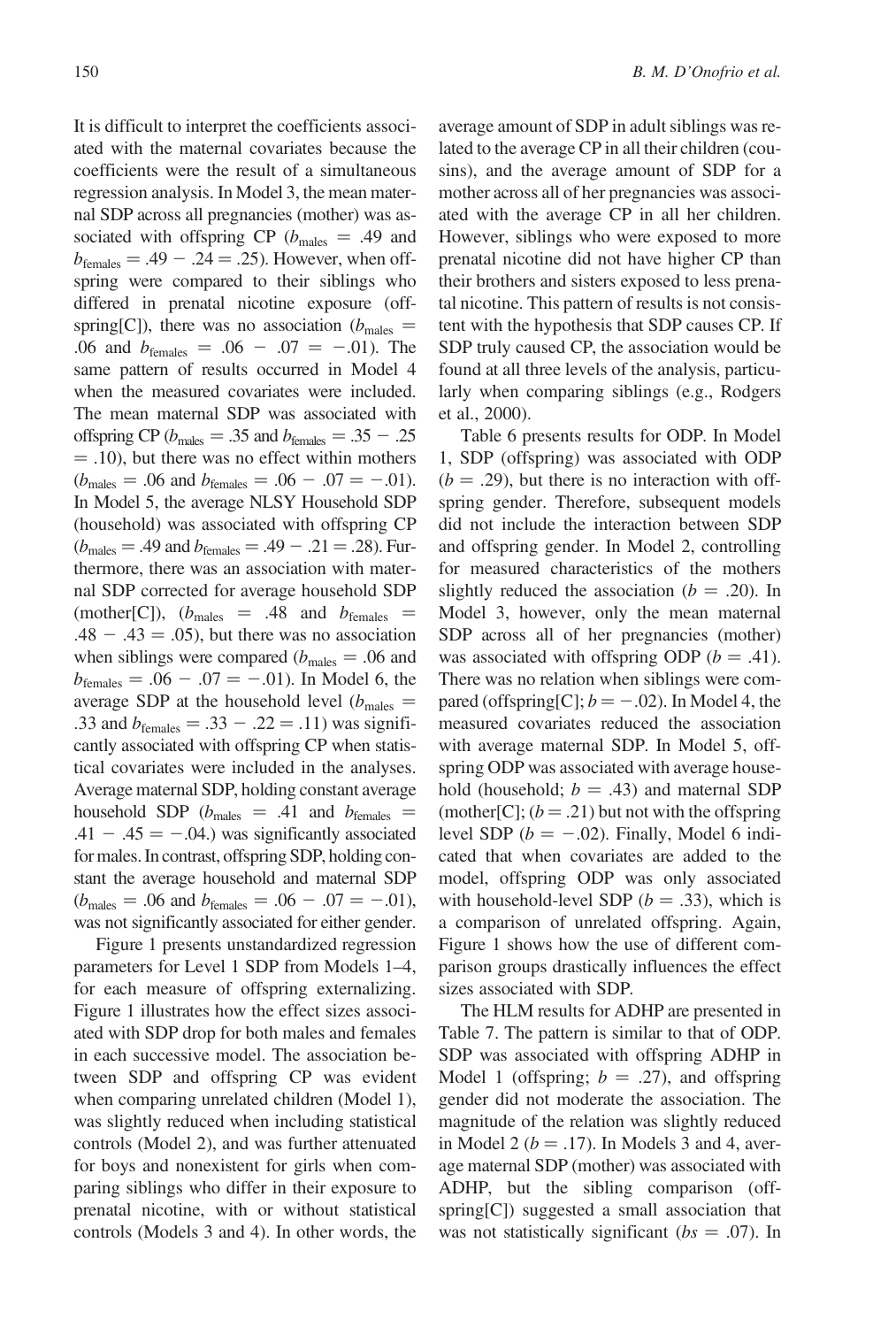

Figure 1. Associations between smoking during pregnancy (SDP) and offspring externalizing problems using different methodological and statistical controls. Note there was no interaction between SDP and offspring gender for oppositional defiant problems and attention-deficit/hyperactivity problems.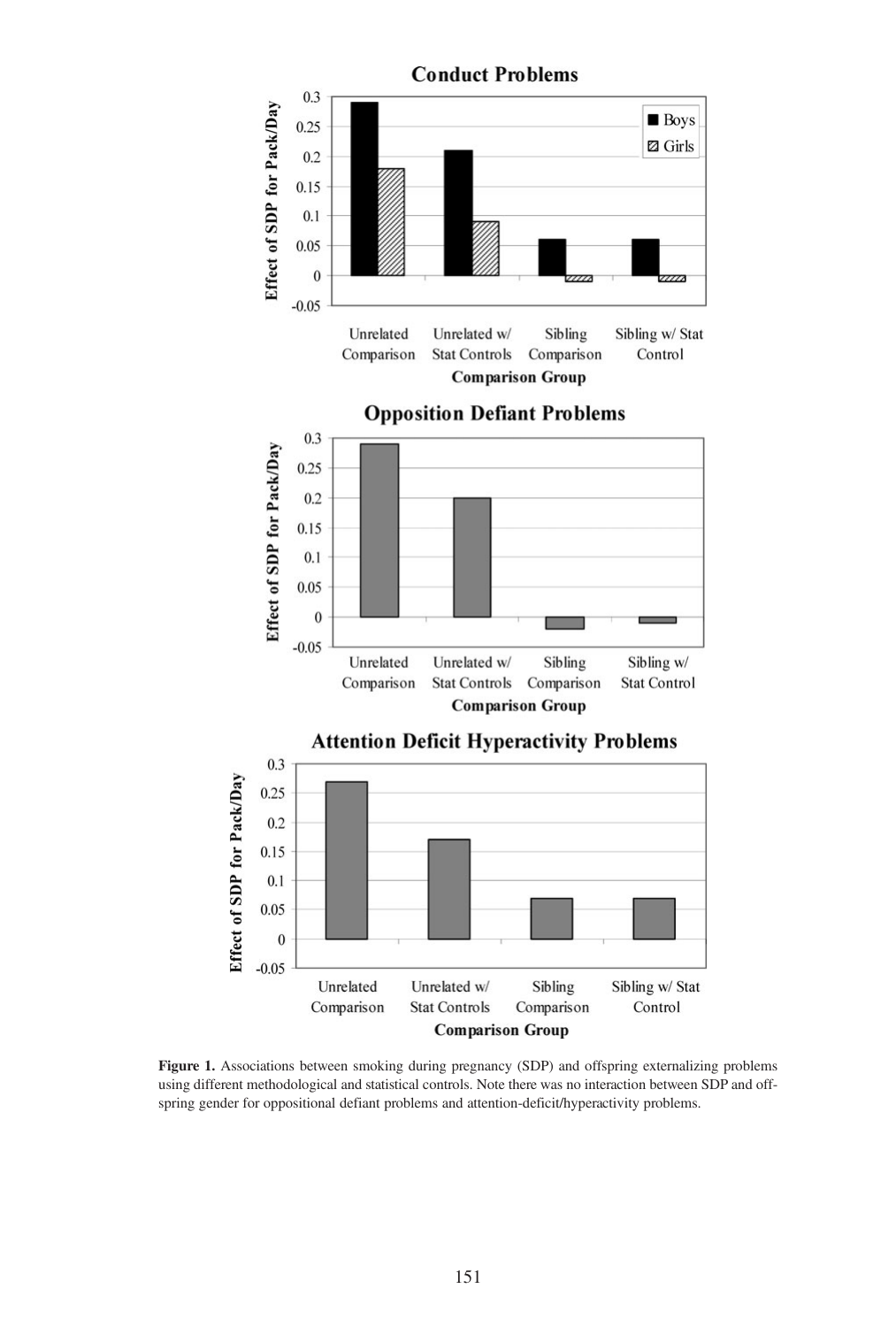|                           |                  |     |                |      |                |     | Model            |                      |                  |           |         |        |
|---------------------------|------------------|-----|----------------|------|----------------|-----|------------------|----------------------|------------------|-----------|---------|--------|
|                           |                  |     | $\mathfrak{2}$ |      | $\mathfrak{Z}$ |     | $\overline{4}$   |                      | 5                |           |         | 6      |
| Variables                 | $\boldsymbol{b}$ | SE  | b              | SE   | b              | SE  | $\boldsymbol{b}$ | $S\hspace{-0.08em}E$ | $\boldsymbol{b}$ | $\cal SE$ | b       | SE     |
| SDP packs                 |                  |     |                |      |                |     |                  |                      |                  |           |         |        |
| Offspring                 | .29              | .03 | .20            | .02  |                |     |                  |                      |                  |           |         |        |
| Offspring $\times$ Gender | $-.03$           | .04 |                |      |                |     |                  |                      |                  |           |         |        |
| Offspring(C)              |                  |     |                |      | $-.02$         | .04 | $-.01$           | .04                  | $-.02$           | .04       | $-.02$  | $-.04$ |
| Mother                    |                  |     |                |      | .41            | .03 | .32              | .03                  |                  |           |         |        |
| Mother(C)                 |                  |     |                |      |                |     |                  |                      | .21              | .10       | .16     | .10    |
| Household                 |                  |     |                |      |                |     |                  |                      | .43              | .03       | .33     | .03    |
| Child gender              | $-.08$           | .02 | $-.09$         | .02  | $-.09$         | .02 | $-.09$           | .02                  | $-.09$           | .02       | $-.09$  | .02    |
| Maternal                  |                  |     |                |      |                |     |                  |                      |                  |           |         |        |
| Intellectual abilities    |                  |     | $-.002$        | .001 |                |     | $-.002$          | .00.                 |                  |           | $-.001$ | .000   |
| Education (years)         |                  |     | $-.02$         | .01  |                |     | $-.02$           | .01                  |                  |           | $-.02$  | .01    |
| Income $^a$               |                  |     | $-.09$         | .02  |                |     | $-.08$           | .02                  |                  |           | $-.08$  | .02    |
| Delinquency               |                  |     | .05            | .01  |                |     | .04              | .01                  |                  |           | .04     | .01    |
| Age at first birth        |                  |     | $-.01$         | .00. |                |     | $-.01$           | .00.                 |                  |           | $-.01$  | .00    |
| Intercept                 | $-.02$           | .02 | .49            | .13  | $-.05$         | .02 | .39              | .13                  | $-.05$           | .01       | .38     | .13    |
| Covariances               |                  |     |                |      |                |     |                  |                      |                  |           |         |        |
| Household                 | .09              | .03 | .07            | .03  | .08            | .03 | .07              | .03                  | .09              | .03       | .07     | .03    |
| Mother                    | .25              | .03 | .25            | .03  | .26            | .03 | .25              | .03                  | .25              | .03       | .25     | .03    |
| Offspring                 | .64              | .01 | .63            | .01  | .63            | .01 | .63              | .01                  | .63              | .01       | .63     | .01    |

Table 6. Parameter estimates from hierarchical linear models for opposition defiant problems

Note: SDP, smoking duirng pregnancy. All parameters are unstandardized. Parameters in bold are significant at  $p < .05$ . Child gender is coded male = 0 and female = 1. Offspring(C) represents the within-mother effect of SDP. Mother(C) represents the within-adult sibling effect.

<sup>a</sup>Income was converted to a Z score so that the parameter could be accurately estimated in standard units.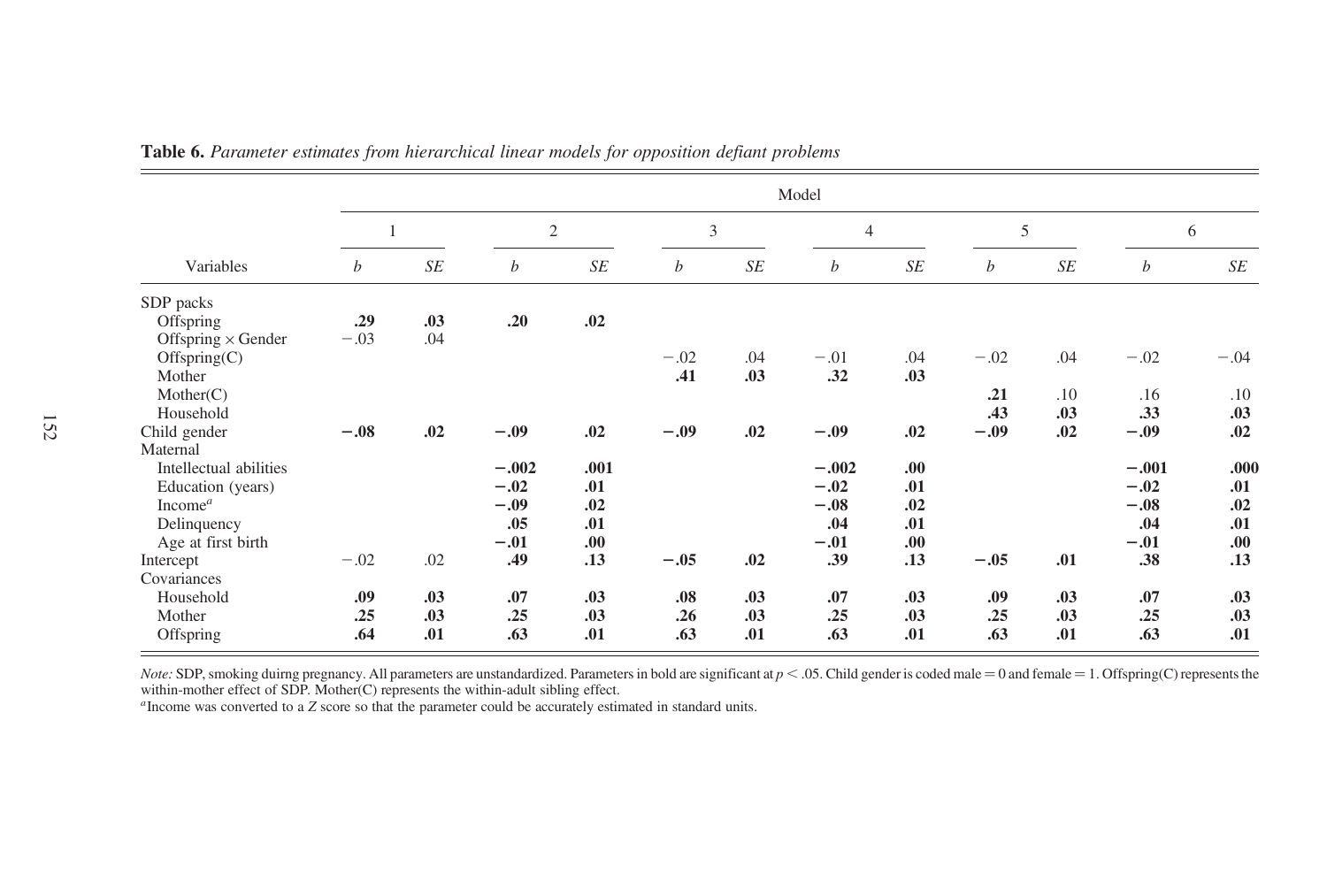|                           |                  |                      |                |      |                  |                | Model            |                |                  |     |                  |           |  |
|---------------------------|------------------|----------------------|----------------|------|------------------|----------------|------------------|----------------|------------------|-----|------------------|-----------|--|
|                           |                  |                      | $\mathfrak{2}$ |      |                  | $\mathfrak{Z}$ |                  | $\overline{4}$ |                  | 5   |                  | 6         |  |
| Variables                 | $\boldsymbol{b}$ | $S\hspace{-0.08em}E$ | b              | SE   | $\boldsymbol{b}$ | SE             | $\boldsymbol{b}$ | $\cal SE$      | $\boldsymbol{b}$ | SE  | $\boldsymbol{b}$ | $\cal SE$ |  |
| SDP packs                 |                  |                      |                |      |                  |                |                  |                |                  |     |                  |           |  |
| Offspring                 | .27              | .03                  | .17            | .03  |                  |                |                  |                |                  |     |                  |           |  |
| Offspring $\times$ Gender | .02              | .04                  |                |      |                  |                |                  |                |                  |     |                  |           |  |
| Offspring(C)              |                  |                      |                |      | .07              | .05            | .07              | .05            | .07              | .05 | .07              | .05       |  |
| Mother                    |                  |                      |                |      | .37              | .03            | .22              | .03            |                  |     |                  |           |  |
| Mother(C)                 |                  |                      |                |      |                  |                |                  |                | .05              | .10 | $-.04$           | .10       |  |
| Household                 |                  |                      |                |      |                  |                |                  |                | .41              | .03 | .24              | .03       |  |
| Child gender              | $-.38$           | .02                  | $-.38$         | .02  | $-.38$           | .02            | $-.38$           | .02            | $-.38$           | .02 | $-.38$           | .02       |  |
| Maternal                  |                  |                      |                |      |                  |                |                  |                |                  |     |                  |           |  |
| Intellectual abilities    |                  |                      | $-.001$        | .001 |                  |                | $-.001$          | .001           |                  |     | $-.001$          | .001      |  |
| Education (years)         |                  |                      | $-.02$         | .01  |                  |                | $-.02$           | .01            |                  |     | $-.02$           | .01       |  |
| Income <sup>a</sup>       |                  |                      | $-.10$         | .01  |                  |                | $-.10$           | .01            |                  |     | $-.10$           | .01       |  |
| Delinquency               |                  |                      | .04            | .01  |                  |                | .04              | .01            |                  |     | .04              | .01       |  |
| Age at first birth        |                  |                      | $-.03$         | .00. |                  |                | $-.03$           | .00.           |                  |     | $-.03$           | .00       |  |
| Intercept                 | .13              | .02                  | 1.05           | .11  | .11              | .02            | 1.01             | .11            | .10              | .02 | .99              | .11       |  |
| Covariances               |                  |                      |                |      |                  |                |                  |                |                  |     |                  |           |  |
| Household                 | .09              | .02                  | .04            | .02  | .09              | .02            | .04              | .02            | .10              | .02 | .05              | .02       |  |
| Mother                    | .19              | .03                  | .19            | .03  | .19              | .03            | .19              | .03            | .19              | .03 | .18              | .03       |  |
| Offspring                 | .66              | .01                  | .66            | .01  | .66              | .01            | .65              | .01            | .66              | .01 | .65              | .01       |  |

Table 7. Parameter estimates from hierarchical linear models for attention-deficit/hyperactivity disorder problems

*Note:* SDP, smoking during pregnancy. All parameters are unstandardized. Parameters in bold are significant at  $p < .05$ . Child gender is coded male = 0 and female = 1. Offspring(C) represents the within-mother effect of S

<sup>a</sup>Income was converted to a Z score so that the parameter could be accurately estimated in standard units.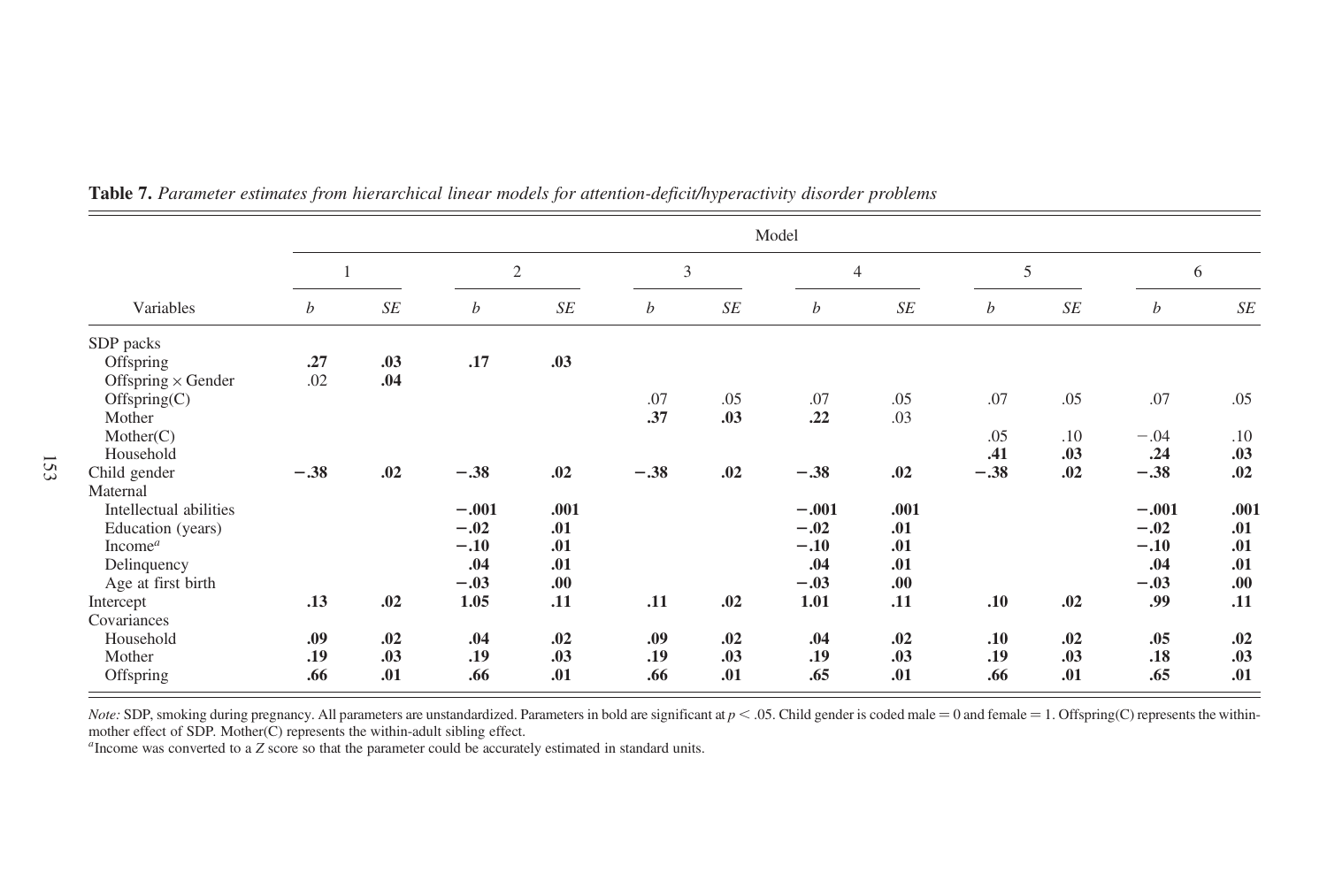Models 5 and 6, the association between SDP and offspring ADHP was primarily found at the household level (household;  $b = .41$  and .24). The comparison of cousins (mother[C]) and siblings (offspring[C]) who differed in exposure to prenatal nicotine found small associations between ADHP and  $SDP<sup>1</sup>$  Figure 1 notes the small association between SDP and offspring ADHP when siblings who differed in their exposure to prenatal nicotine were compared.

Structural equation modeling. The HLM results suggested that the association between SDP and each measure of externalizing is because of unmeasured confounds that are shared by family members. Consequently, we used multilevel structural equation models (SEMs) to examine whether the relevant confounds were genetic or environmental in origin (Harden et al., 2007). The two-level SEM is illustrated in Figure 2. The first member of an adult sibship and her respective children are represented on the left side of the figure; the second member and her children are represented on the right side of the figure. The figure is divided into two portions, representing relations between SDP and externalizing problems within children with the same mother and between unrelated children (described in more detail below). This graphical convenience is not meant to imply that these portions of the model are estimated separately; analogous to the estimation of level-specific regressions in HLM, both portions are estimated simultaneously. The reader is referred to Mehta and Neale (2005) for a more complete didactic on multilevel SEM and its equivalence to HLMs.

The bottom portion of the model (in broken lines) reflects relationships within children with the same mother. The externalizing problems of the ith child in the jth nuclear family of the kth twin family  $(EXT_{ijk})$  is predicted by his or her own exposure to prenatal nicotine  $(SDP<sub>ijk</sub>)$ , as represented by the path labeled w. To the extent the child exposed to more SDP than his or her siblings also reports more externalizing problems than his or her siblings, this is reflected in the w path.

The top portion of the model (in unbroken lines) reflects relationships between related mothers and their children. Average maternal SDP across all pregnancies are represented here by the latent variables labeled  $SDP<sub>0ik</sub>$ . In addition, similar to the standard twin design path model, the variance in average SDP is decomposed into three components: variance because of additive genetic influences  $(V_a)$ , variance because of other environmental influences that make the adult siblings more similar  $(V_c)$ , and variance because of environmental influences that make the adult siblings in the same household different  $(V_e)$ . The covariance parameters between the latent genetic parameters  $(A_{\text{cov}})$  were constrained so that the genetic correlations were appropriate for each group. The covariance of the shared environmental factors  $(C_{\text{cov}})$  was constrained such that the correlation equaled 1.0, the standard correlation for the shared environmental latent factors (Neale & Cardon, 1992). Readers may be more familiar with a twin model parameterization in which the A, C, and E components are standardized to a variance of 1.0 and the paths from them are freely estimated. The current model is simply a reparamaterization with the paths fixed to one and the variances freely estimated. Because the paths are fixed to 1, the scale of each component is defined by the maternal SDP variable, and the total variance in maternal SDP is the sum of the estimated variances of the A, C, and E components. Dividing the estimated variance of each component by the total variance of average maternal SDP yields the familiar proportions of the heritability  $(h^2)$ , shared environment  $(c^2)$ , and nonshared environment  $(e^2)$ . For more detail concerning variations on twin and family models, see Neale and Cardon (1992).

The average number of externalizing problems in children with the same mother  $(EXT_{0ik})$  is then regressed on the variance components of SDP: A, C, and E. The model is similar to the standard bivariate genetic analysis (Neale & Cardon, 1992), except that the model estimated the unstandardized variance components in order to compare the intergenerational

<sup>1.</sup> Fixed effect models, a common econometric approach to clustered data (Greene, 2003), were also fit to the data at the nuclear family level. The parameters associated with SDP were comparable to the HLM results.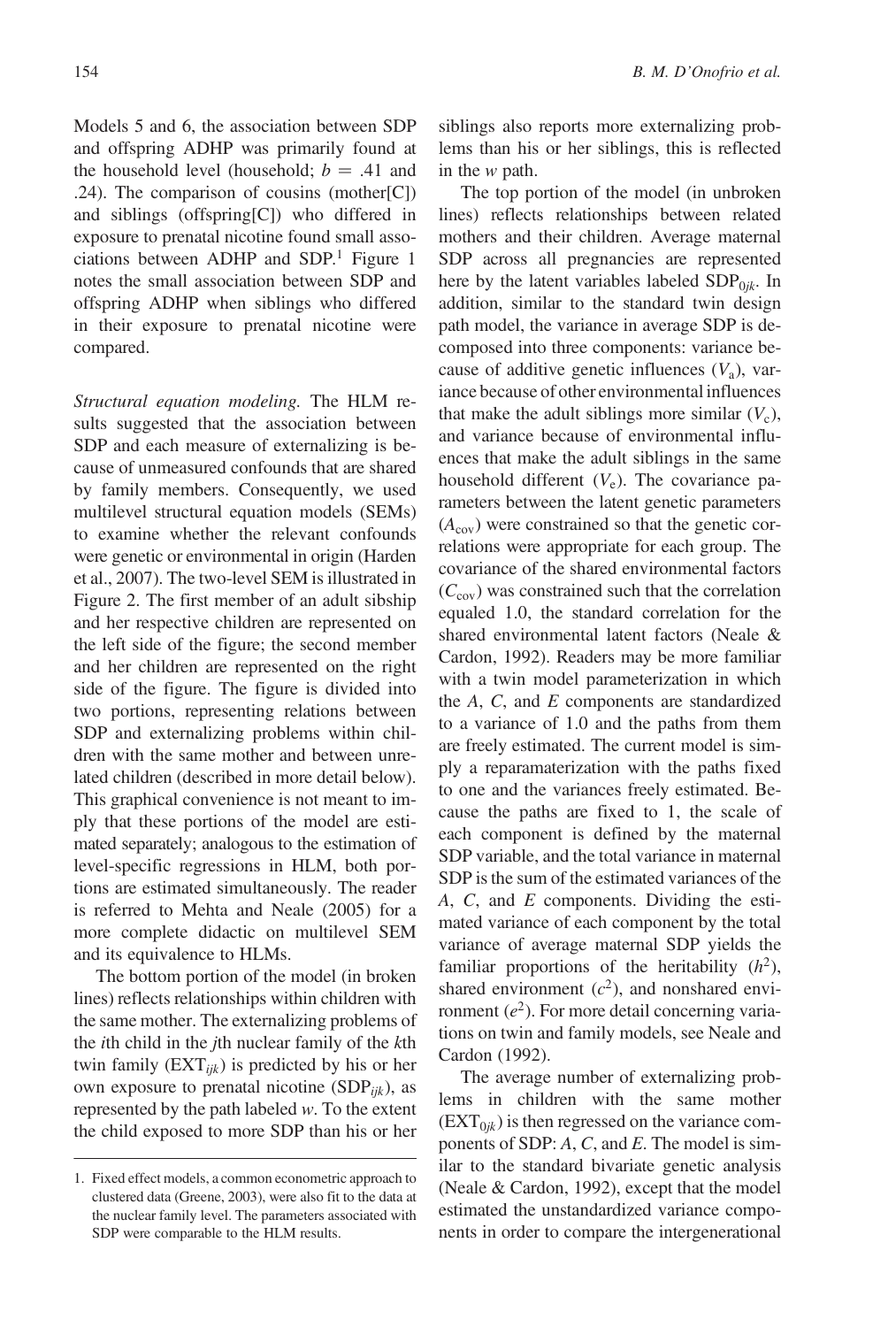

Figure 2. The structural equation model for the offspring of siblings and twins; SDP, smoking EXT, offspring externalizing.  $(-)$ The maternal and National Longitudinal Survey of Youth household level of the analysis and (- - -) the offspring level (within maternal). See Harden et al. (2007) for a comparison to the specific children of twins model.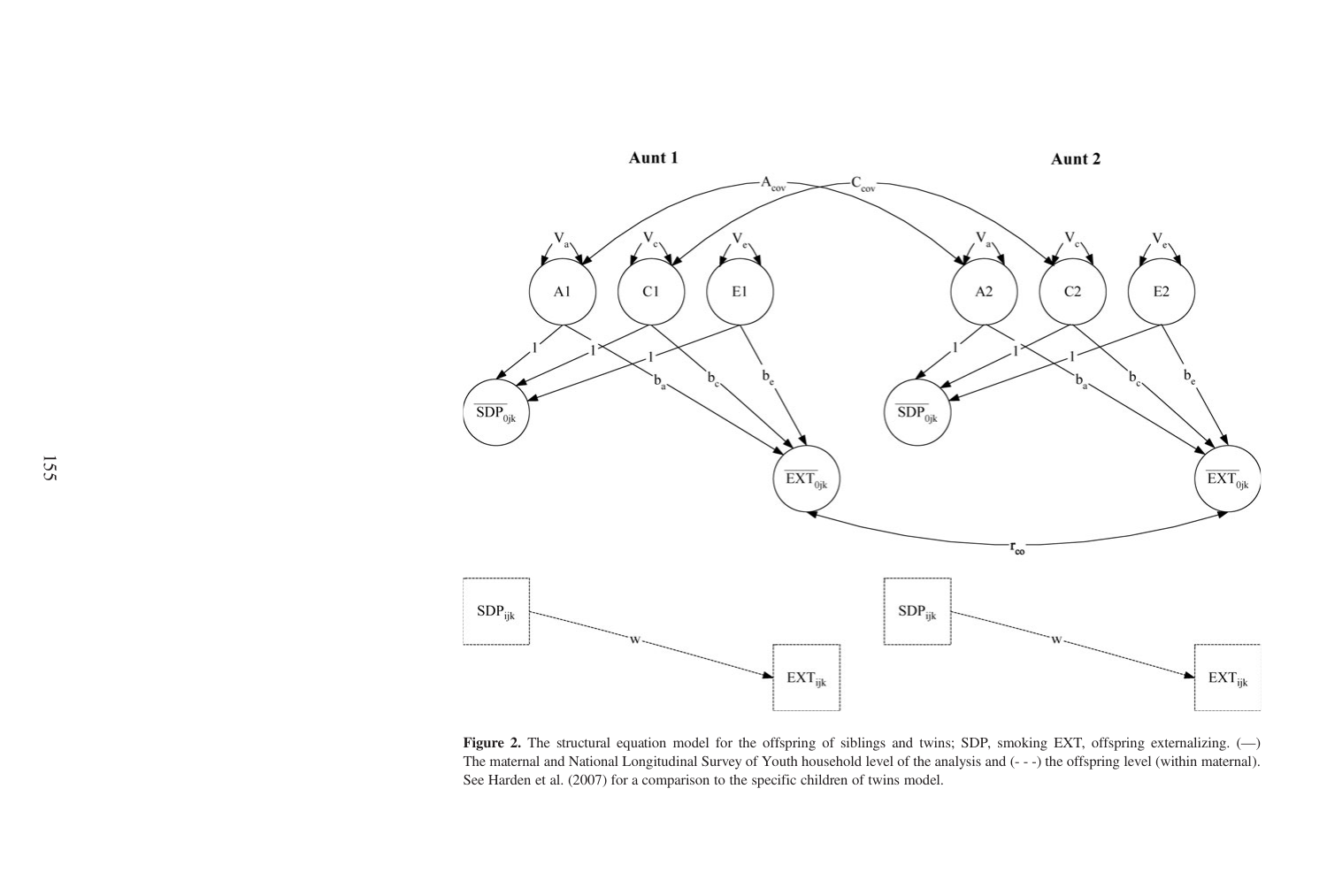paths ( $b_a$ ,  $b_c$ , and  $b_e$ ) on the same scale. The  $b_a$ parameter estimates the effect of genetic factors common to both maternal SDP and child externalizing (passive  $r$ GE). The  $b_c$  parameter estimates the effect of environmental factors that both make adult siblings similar for SDP and influence offspring externalizing. The model, therefore, controls for environmental factors that make adult siblings similar and influence offspring externalizing. Finally, the  $b_e$  parameter estimates whether mothers who differ in their levels of SDP for nongenetic reasons (as reflected in variance component  $V_e$ ) have children who differ in their average number of externalizing problems.

If SDP caused offspring externalizing, the within-mother  $(w)$  and nonshared environmental intergenerational path  $(b_e)$  would be large. These parameters estimate how differences between child siblings in prenatal nicotine exposure are associated with externalizing at the offspring level (i.e., if a child sibling exposed to more prenatal nicotine had more externalizing problems than his/her sibling exposed to less), as well as how differences between adult siblings in SDP are associated with externalizing at the maternal level (i.e., if one mother smoked more than her adult sibling and had children who had more externalizing problems on average). If the relation is not causal, a comparison of the genetic  $(b_a)$  and common environmental  $(b<sub>c</sub>)$  parameters would elucidate the source of the confounds. A residual correlation between the cousins in the offspring generation  $(r_{\rm co})$  was also estimated to account for the covariance among cousins not accounted for by the SDP status of their mothers. The correlation was estimated separately in the different groups to account for differing levels of genetic and environmental relatedness.

The SEM were initially fit with data from the cousin, half sibling, ambiguous sibling, and full sibling families.<sup>2</sup> Thirty-seven sibling pairs and

Table 8. Correlations between adult siblings in average smoking during pregnancy across all pregnancies

| Relatedness    | r   |     |
|----------------|-----|-----|
| Unknown        | .41 | 297 |
| Cousins        | .39 | 31  |
| Half-sibs      | .27 | 16  |
| Ambiguous sibs | .54 | 85  |
| Full sibs      | .34 | 472 |
| Twins          |     |     |

*Note:* Correlations in bold are significant at  $p <$ .05. The correlations were not corrected for multiple sibling pairs per family. There were no twin pairs where both female twins had reports of smoking during pregnancy.

their offspring were dropped from the analyses because the NLSY household included multiple pairs of varying genetic relatedness (e.g., some participants were related as full siblings but others were related as cousins, even though they lived in the same household). The analysis of clustered data in which participants within a single cluster (NLSY household) belong to multiple groups (e.g., full siblings and cousins) was not permitted in Mplus (Muthén & Muthén, 1998–2005). Pairs of individuals in households of unknown genetic relatedness were also not included in the first model because these pairs could not help separate the estimates of genetic and environmental influences. The decomposition of the variance in SDP is based on the correlations among the different adult sibling pairs in the NLSY, found in Table 8. The parent-level correlations were relatively stable as the genetic relatedness of the siblings increase, suggesting that the shared environmental factors account for most of the covariance between siblings. Similarly, SEMs estimated the variance attributable to additive genetic factors  $(V_a)$  to be zero. Moreover, the intergenerational parameter associated with genetic variance  $(b_a)$  was unstable (i.e.,  $b_a$  was large but had very large standard errors), a result that frequently occurs when one latent variance component is negligible (D'Onofrio et al., 2003).

Therefore, the parameters associated with genetic factors  $(V_a$  and  $b_a)$  were constrained to be zero in the subsequent models, making the SEMs a between and within level of SDP at

<sup>2.</sup> The SEMs were fit using all of the available sibling relationships, including multiple relationships from the same NLSY household. Because the SEMs assumed that each adult sibling pair was independent, all of the models were reanalyzed only using the first sibling pair from each family. The results were consistent with the models based on the complete sample.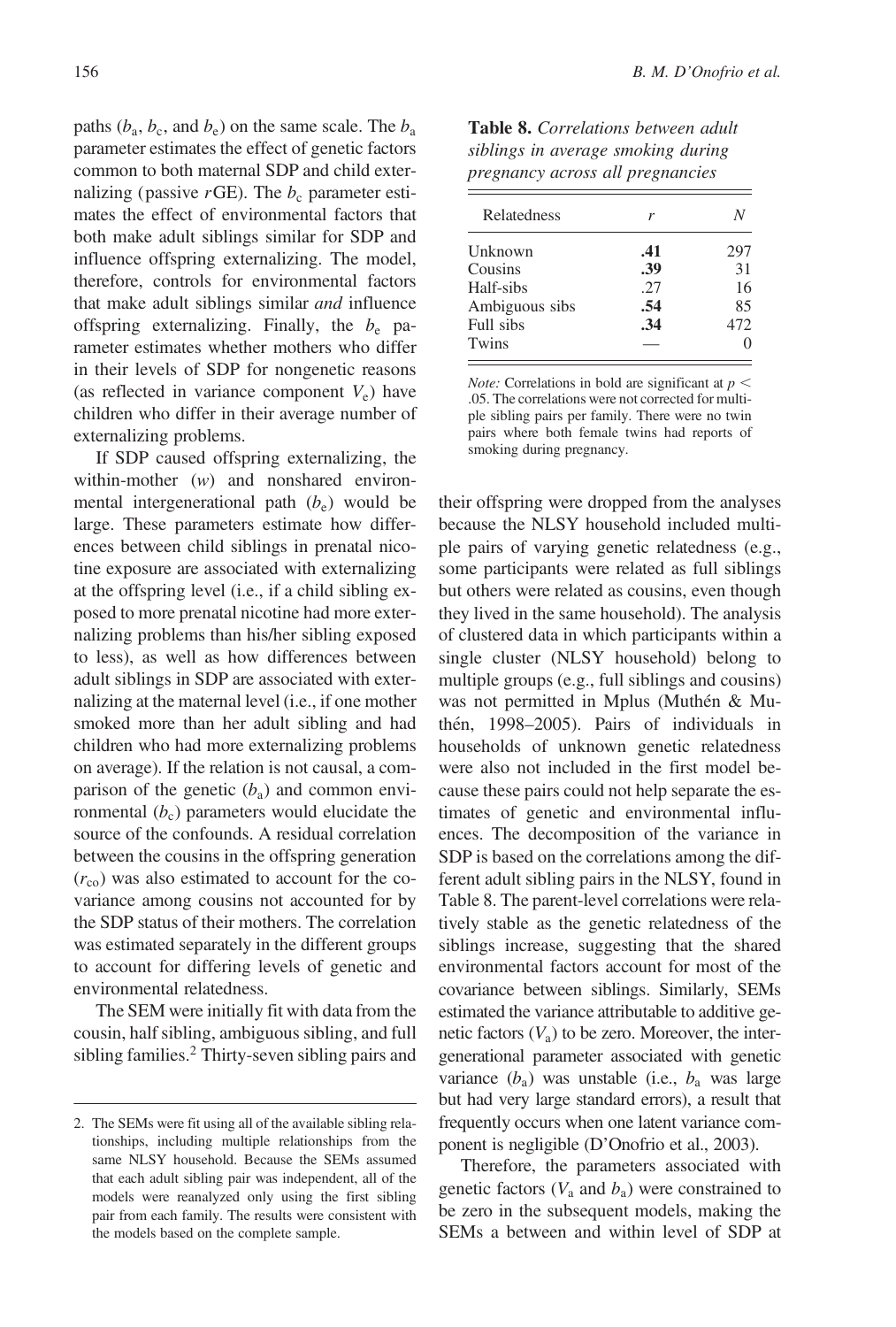the nuclear family and NLSY household levels. The subsequent SEMs included all adult sibling pairs, including those in the NLSY where the genetic relatedness of the siblings was unknown. All sibling pairs were included in this model because they were informative about environmental factors that make individuals growing up in the same household similar. The models were estimated using MLR, a maximum likelihood estimator with standard errors that are robust to nonnormality (Muthén  $&$ Muthén, 1998–2005). The SEM indicated that shared environmental factors accounted for 61% of the variance ( $V_c = .083$ ,  $SE = .01$ ) of mean SDP at the maternal level, and nonshared environmental influences accounted for 39%  $(V_e = .054, SE = .01).$ 

The SEM for CP fit the data well ( $\chi^2$  = 40.72,  $df = 13$ , root mean square error of approximation  $[RMSEA] = .015$ . The withinmother parameter was minimal  $(w = .07)$ , consistent with HLM results. Environmental factors that vary between families ( $b_c = .48$ ) and within-adult-sibling families ( $b_e$  = .27) accounted for the association between SDP and CP. Overall, SDP accounted for 0.1% of the variance in offspring CP within mothers and 8% of the variance between mothers. The intergenerational parameters from the SEMs, including unstandardized estimates, standard errors, and standardized estimates, are found in Table 9. The SEM for ODP also fit the data well ( $\chi^2 = 42.93$ ,  $df = 13$ , RMSEA = .015). For ODP, the results indicated a negligible association with SDP within mothers ( $w = .03$ ). Environmental factors that make adult siblings

similar ( $b_c = .48$ ) and unique ( $b_e = .46$ ) both contributed to the association between SDP and ODP. SDP accounted for no variance in ODP within mother but accounted for 11% of the variance in ODP between mothers. Finally, the SEM for ADHP ( $\chi^2 = 37.08$ ,  $df = 13$ ,  $RMSEA = .014$ ) indicated a small association within mothers ( $w = .09$ ). The parameter associated with nonshared environmental influences was comparable to the within-mother effect but was not statistically significant ( $b_e$  = .10). Environmental factors that very between families accounted for most of the intergenerational associations ( $b_c = .61$ ). SDP accounted for only 0.1% of the variance in ADHP within mothers but 14.4% of the variance between mothers.

#### **Discussion**

The current article used the clustered design in the NLSY sample to explore the association between SDP and three measures of offspring externalizing problems (CP, ODP, and ADHP). The present comparisons of unrelated children were consistent with the results of previous studies (Wakschlag et al., 2002) in several respects: (a) CP, ODP, and ADHP problems were significantly associated with SDP; (b) each association followed a dose–response relationship; (c) the number of CP demonstrated by children exposed to SDP was higher for male children; and (d) each association remained significant after statistically controlling for associated maternal characteristics. In addition to the use of statistical covariates used in previous

Table 9. Structural equation modeling results for smoking during pregnancy offspring externalizing

|                                             |            | <b>CP</b>  |            |            | <b>ODP</b> |            |            | <b>ADHD</b> |            |  |
|---------------------------------------------|------------|------------|------------|------------|------------|------------|------------|-------------|------------|--|
| Intergenerational Parameters                | h          | SЕ         | β          | b          | SЕ         | β          | b          | SЕ          | β          |  |
| Within mothers<br>Genetic                   | .07        | .04        | .03        | .03        | .04        | .01        | .09        | .04         | .04        |  |
| Common environment<br>Nonshared environment | .48<br>.27 | .14<br>.19 | .26<br>.12 | .48<br>.46 | .12<br>.19 | .26<br>.20 | .61<br>.10 | .13<br>.16  | .38<br>.05 |  |

Note: Because the initial structural equation modeling indicated that no variance in smoking during pregnancy was due to additive genetic factors, the path from the genetic latent factor was dropped from the structural equation modeling. Parameters in bold are significant at  $p < .05$ .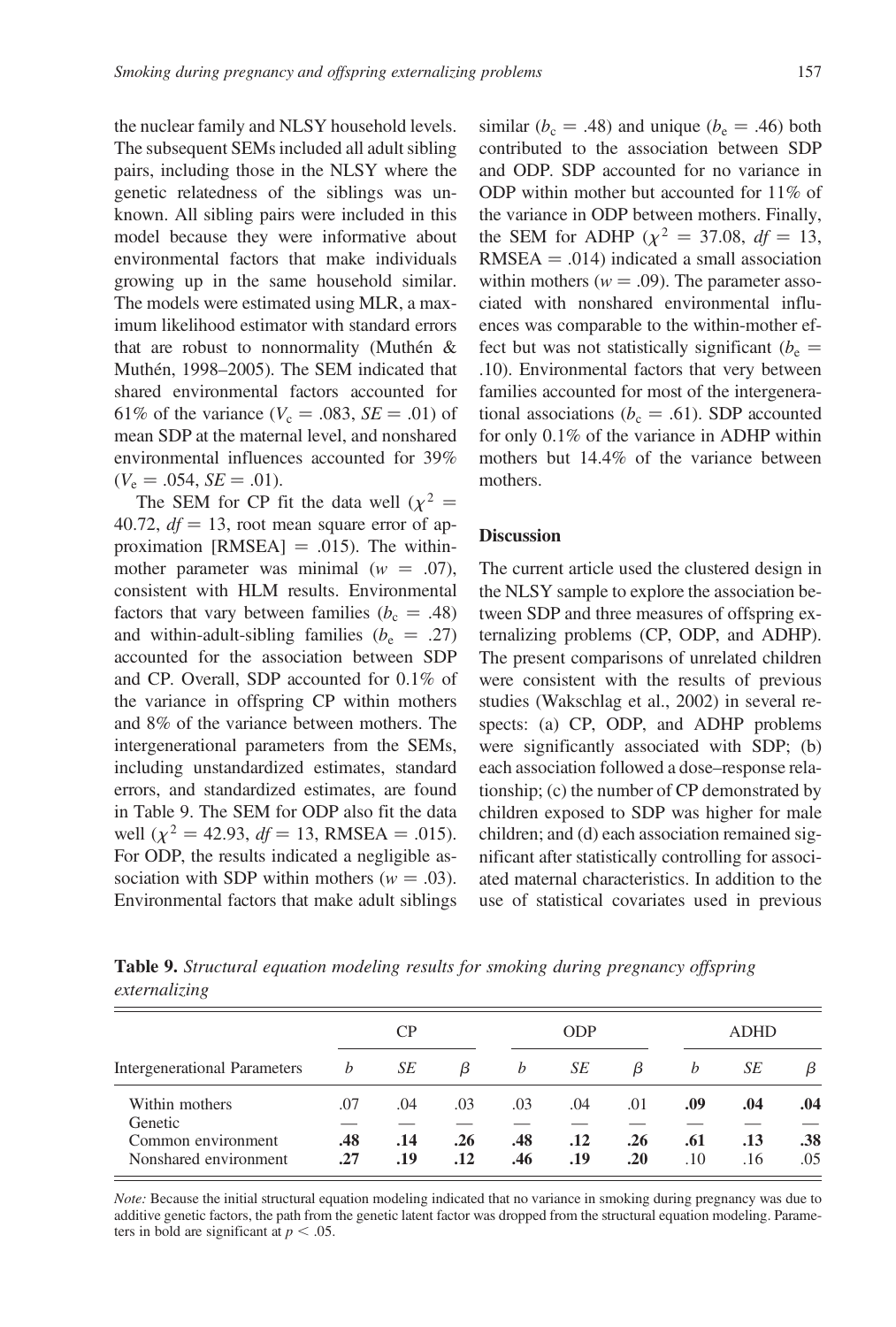|                                                                                  | Entire Sample <sup><math>a</math></sup> |                          | <b>Only Families</b><br>With $>1$<br>$Child^b$ |                          |                                | Only $>1$ Child<br>and Within-<br>Mother SDP<br>Variation <sup><math>c</math></sup> |  |
|----------------------------------------------------------------------------------|-----------------------------------------|--------------------------|------------------------------------------------|--------------------------|--------------------------------|-------------------------------------------------------------------------------------|--|
| Parameter                                                                        | $\boldsymbol{b}$                        | SE                       | $\boldsymbol{b}$                               | SE                       | h                              | SЕ                                                                                  |  |
|                                                                                  |                                         | <b>Conduct Problems</b>  |                                                |                          |                                |                                                                                     |  |
| Offspring(C)<br>$Offspring \times Gender(C)$<br>Mother<br>Mother $\times$ Gender | .06<br>$-.07$<br>.49<br>$-.24$          | .05<br>.05<br>.04<br>.07 | .07<br>$-.07$<br>.50<br>$-.27$                 | .05<br>.05<br>.05<br>.08 | .06<br>$-.06$<br>.42<br>$-.20$ | .06<br>.06<br>.08<br>.11                                                            |  |
|                                                                                  |                                         |                          | <b>Oppositional Defiant Problems</b>           |                          |                                |                                                                                     |  |
| Offspring(C)<br>Mother                                                           | $-.02$<br>.41                           | .04<br>.03               | $-.02$<br>.41                                  | .05<br>.03               | $-.02$<br>.35                  | .05<br>.05                                                                          |  |
|                                                                                  |                                         | <b>ADHD</b> Problems     |                                                |                          |                                |                                                                                     |  |
| Offspring(C)<br>Mother                                                           | .07<br>.37                              | .05<br>.03               | .07<br>.38                                     | .04<br>.03               | .07<br>.35                     | .05<br>.05                                                                          |  |

Table 10. Comparison of smoking during pregnancy parameter results from Model 3 using different samples

Note: SDP, smoking during pregnancy; ADHD, attention-deficit/hyperactivity disorder. See Tables 5–7 for more details.

<sup>a</sup>Parameters are based on the complete analysis presented in the paper.

 $b$ The sample only included offspring from families with more than one child.

 $c$ The sample only included offspring from families with multiple children and where there was variation within mothers in SDP.

studies, the current analyses utilized the multiple levels of the NLSY to account for unmeasured confounds. If SDP caused higher conduct and oppositional problems, the relation would have been evident both when comparing related (e.g., within mothers) and unrelated children (e.g., Rodgers et al., 2000). However, when children were compared with their siblings who differed in their exposure to SDP, the offspring did not differ with respect to conduct and oppositional defiant problems. SDP accounted for no more than 0.1% of the within-nuclear family variance in offspring CPs. In contrast, SDP accounted for 8–14% of the betweennuclear family variance in offspring CPs. These results suggest that previous studies found a relationship between SDP and offspring CPs not because SDP causes increased risk for conduct or oppositional problems, but because environmental influences that vary between families confound associations between SDP and offspring externalizing. This finding is generally

consistent with another CoT study of SDP and ADHD (Knopik et al., 2006), as well as with studies that have included more precise measurement of adult characteristics that may confound the relation, such as maternal and paternal antisocial characteristics (Maughan et al., 2004) and maternal delinquency during adolescence (Silberg et al., 2003).

The present findings indicate that environmental influences that are risk factors for both maternal SDP and offspring externalizing underlie the previously observed intergenerational associations between SDP and offspring CPs. This has important implications for future research on the causes of CPs. The present findings imply that the salient aspects of the familial or social environment that are robustly associated with both SDP and offspring CPs have not been the focus of the research on the etiology of externalizing problems. Because SDP is significantly related to offspring CPs after controlling for essentially all of the parent and family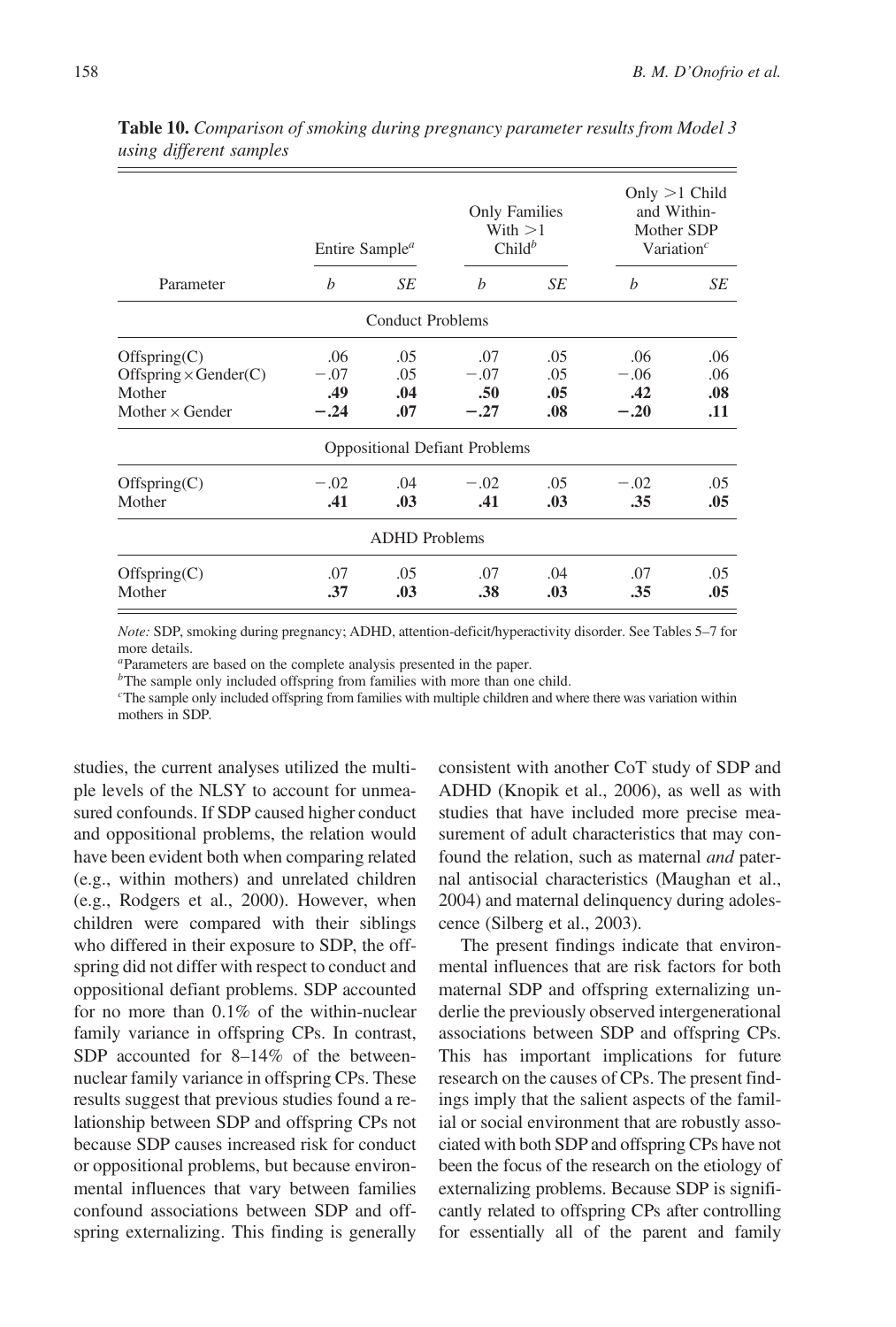|                                     |                                 |                              |                       |                                      | Sample                                              |                          |                                                  |                              |                         |
|-------------------------------------|---------------------------------|------------------------------|-----------------------|--------------------------------------|-----------------------------------------------------|--------------------------|--------------------------------------------------|------------------------------|-------------------------|
|                                     |                                 | One Child/Family             |                       |                                      | Multiple Children and No<br>Within-Mother Variation |                          | Multiple Children and<br>Within-Mother Variation |                              |                         |
| SDP Packs/Day                       | $\boldsymbol{M}$                | SD                           | N                     | $\boldsymbol{M}$                     | SD                                                  | $\boldsymbol{N}$         | M                                                | <b>SD</b>                    | N                       |
|                                     |                                 |                              |                       | <b>Conduct Problems</b>              |                                                     |                          |                                                  |                              |                         |
| $\Omega$<br>0.5<br>1.5<br>2.5       | $-0.17$<br>0.00<br>0.58<br>0.63 | 0.88<br>0.89<br>1.38<br>1.26 | 486<br>178<br>42<br>7 | $-0.09$<br>0.10<br>0.42<br>1.22      | 0.92<br>1.01<br>1.19<br>1.42                        | 4793<br>749<br>222<br>11 | 0.12<br>0.23<br>0.36<br>0.37                     | 1.03<br>1.05<br>1.12<br>1.16 | 617<br>745<br>344<br>46 |
|                                     |                                 |                              |                       | <b>Oppositional Defiant Problems</b> |                                                     |                          |                                                  |                              |                         |
| $\overline{0}$<br>0.5<br>1.5<br>2.5 | $-0.14$<br>0.12<br>0.67<br>0.58 | 0.98<br>1.06<br>1.29<br>1.26 | 486<br>178<br>42<br>7 | $-0.10$<br>0.15<br>0.54<br>1.25      | 0.96<br>0.96<br>1.12<br>1.23                        | 4793<br>749<br>222<br>11 | 0.10<br>0.17<br>0.35<br>0.24                     | 1.00<br>1.00<br>1.08<br>1.12 | 617<br>745<br>344<br>46 |
|                                     |                                 |                              |                       | <b>ADHD</b> Problems                 |                                                     |                          |                                                  |                              |                         |
| $\Omega$<br>0.5<br>1.5<br>2.5       | 0.02<br>0.34<br>0.47<br>0.40    | 0.97<br>0.98<br>1.12<br>0.26 | 486<br>178<br>42<br>7 | $-0.13$<br>0.17<br>0.39<br>0.50      | 0.94<br>0.95<br>1.14<br>1.26                        | 4793<br>749<br>222<br>11 | 0.13<br>0.20<br>0.40<br>0.26                     | 0.98<br>0.97<br>1.07<br>1.01 | 617<br>745<br>344<br>46 |

Table 11. Comparison of offspring externalizing by pack and detailed family structure

Note: SDP, smoking during pregnancy; ADHD, attention-deficit/hyperactivity disorder.

characteristics that have been examined as risk factors for offspring CPs (Wakschlag & Hans, 2002), the present findings suggest that aspects of the family or social environment that are unrelated to maternal antisocial behavior, maternal age, and other well-studied risk factors are responsible for the relations to SDP. Hopefully, the present findings will lead to an expanded search for these environmental risk factors. The important clues offered by these findings is that they are correlated with SDP, but not correlated with the risk factors that have been controlled in this and previous studies of SDP.

The present analyses, however, suggest a minimal role of SDP with offspring ADHP problems, but the magnitude of the association was greatly reduced compared to previous observations. A recent review has documented a small association between SDP and ADHP after controlling for various confounds (Linnet et al., 2003), and the small association, consistent with a direct causal effect of SDP on offspring ADHP, may be related to the influence of SDP on birth weight (Knopik et al., 2006).

The current article used two analytical approaches to explore the associations between SDP and offspring externalizing because each approach has its own advantages and limitations. HLMs were used because they enabled the inclusion of every family and offspring. Furthermore, interactions between variables (e.g., SDP and offspring gender) and the effects of measured family characteristics can be more easily and directly included. Although the HLMs indicate that the relation between SDP and offspring externalizing is not causal, it is difficult to identify whether the origin of relevant confounds are genetic or environmental within the HLM approach. Interpreting the between and within-family parameter estimates from the multiple family groups in the NLSY (cousins, half-siblings, ambiguous siblings, full siblings, and twins) becomes quite computationally burdensome (results not shown). In contrast, the SEM approach provides a more straightforward approach to identifying the intergenerational effects of genetic, common environmental, and nonshared environmental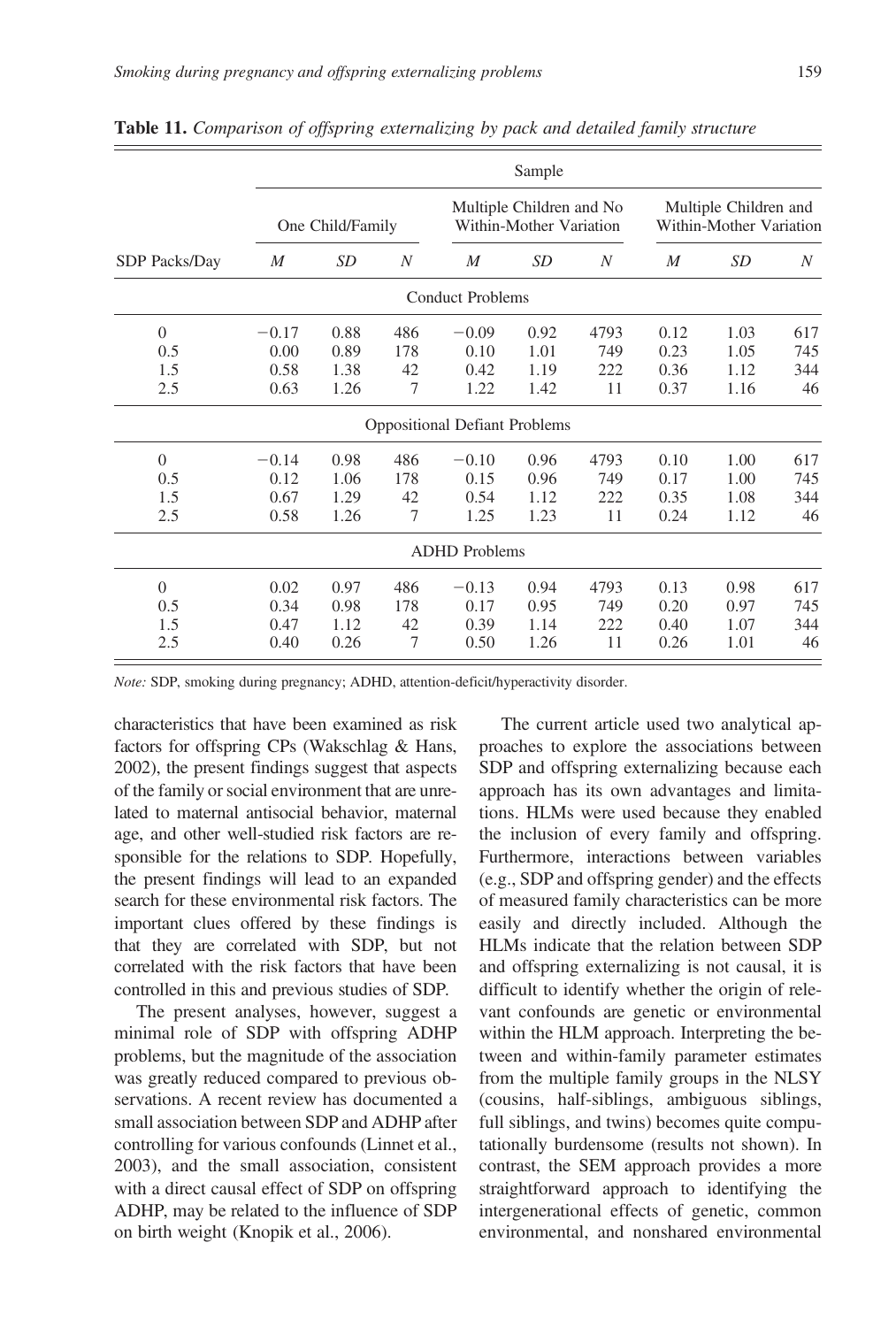|                      |         |                  |                  |                                                                                                 | Sample    |                  |         |      |      |
|----------------------|---------|------------------|------------------|-------------------------------------------------------------------------------------------------|-----------|------------------|---------|------|------|
|                      |         | One Child/Family |                  | 2 Children and No<br>$3+$ Children and No<br>Within-Mother Variation<br>Within-Mother Variation |           |                  |         |      |      |
| <b>SDP</b> Packs/Day | M       | <i>SD</i>        | $\boldsymbol{N}$ | $\boldsymbol{M}$                                                                                | <i>SD</i> | $\boldsymbol{N}$ | M       | SD   | N    |
|                      |         |                  |                  | <b>Conduct Problems</b>                                                                         |           |                  |         |      |      |
| $\overline{0}$       | $-0.17$ | 0.88             | 486              | $-0.17$                                                                                         | 0.88      | 2001             | $-0.04$ | 0.95 | 2792 |
| 0.5                  | 0.00    | 0.89             | 178              | 0.09                                                                                            | 0.95      | 357              | 0.10    | 1.07 | 392  |
| 1.5                  | 0.58    | 1.38             | 42               | 0.15                                                                                            | 1.14      | 83               | 0.58    | 1.19 | 139  |
| 2.5                  | 0.63    | 1.26             | 7                | 0.45                                                                                            | 1.71      | 5                | 1.86    | 0.77 | 6    |
|                      |         |                  |                  | <b>Oppositional Defiant Problems</b>                                                            |           |                  |         |      |      |
| $\Omega$             | $-0.14$ | 0.98             | 486              | $-0.09$                                                                                         | 0.95      | 2001             | $-0.11$ | 0.96 | 2792 |
| 0.5                  | 0.12    | 1.06             | 178              | 0.27                                                                                            | 0.94      | 357              | 0.05    | 0.97 | 392  |
| 1.5                  | 0.67    | 1.29             | 42               | 0.44                                                                                            | 1.12      | 83               | 0.60    | 1.12 | 139  |
| 2.5                  | 0.58    | 1.26             | $\overline{7}$   | 0.78                                                                                            | 1.45      | 5                | 1.64    | 0.99 | 6    |
|                      |         |                  |                  | <b>ADHD</b> Problems                                                                            |           |                  |         |      |      |
| $\Omega$             | 0.02    | 0.97             | 486              | $-0.12$                                                                                         | 1.14      | 2001             | $-0.14$ | 0.94 | 2792 |
| 0.5                  | 0.34    | 0.98             | 178              | 0.21                                                                                            | 0.91      | 357              | 0.14    | 0.98 | 392  |
| 1.5                  | 0.47    | 1.12             | 42               | 0.20                                                                                            | 1.13      | 83               | 0.51    | 1.13 | 139  |
| 2.5                  | 0.40    | 0.26             | $\overline{7}$   | $-0.20$                                                                                         | 0.97      | 5                | 1.09    | 1.22 | 6    |

Table 12. Comparison of offspring externalizing in samples with no variation

Note: SDP, smoking during pregnancy; ADHD, attention-deficit/hyperactivity disorder.

influences. The SEM approach, however, cannot include adult sibships that differed in genetic relatedness from other pairs within their household. Furthermore, the sibling correlations and SEM suggest no influence of genetic factors on SDP, in contrast to other reports with larger samples (D'Onofrio et al., 2003; Knopik et al., 2005). Accordingly, we conclude that the results suggest that the confounds are environmental rather than genetic in origin. Analyses with larger samples will be required to more specifically elucidate the magnitude of genetic and common environmental processes responsible for the intergenerational association. Regardless of the nature of the confounds, the analyses question whether associations between SDP and offspring externalizing in young children are causal.

There are a number of additional limitations of the current study. First, all of the analyses are based on self-report measures completed by the mother. The retrospective report of SDP may have resulted in underreporting or greater measurement error (Wakschlag et al., 2002), but there is a high correlation between self-reported smoking status and serum cotinine measures (McDonald, Perkins, & Walker, 2005). The reliability of retrospective reports is also similar to the recall of other substance use (Petitti, Friedman, & Kahn, 1981). Furthermore, mothers who report SDP may be more likely to report higher externalizing in their children. The magnitude of intergenerational associations in the current paper, however, are consistent with studies that used more sophisticated measurement strategies (Wakschlag et al., 2002). Second, because of the complexity of the analyses we did not analyze the longitudinal responses of the offspring across the age range (4–10 years old); rather, we relied on the average across the years. Future analyses that explore offspring characteristics associated with SDP would benefit from using analytical strategies, such as growth curve models, that can account for individual differences in initial level and change across time (e.g. Willett, Singer,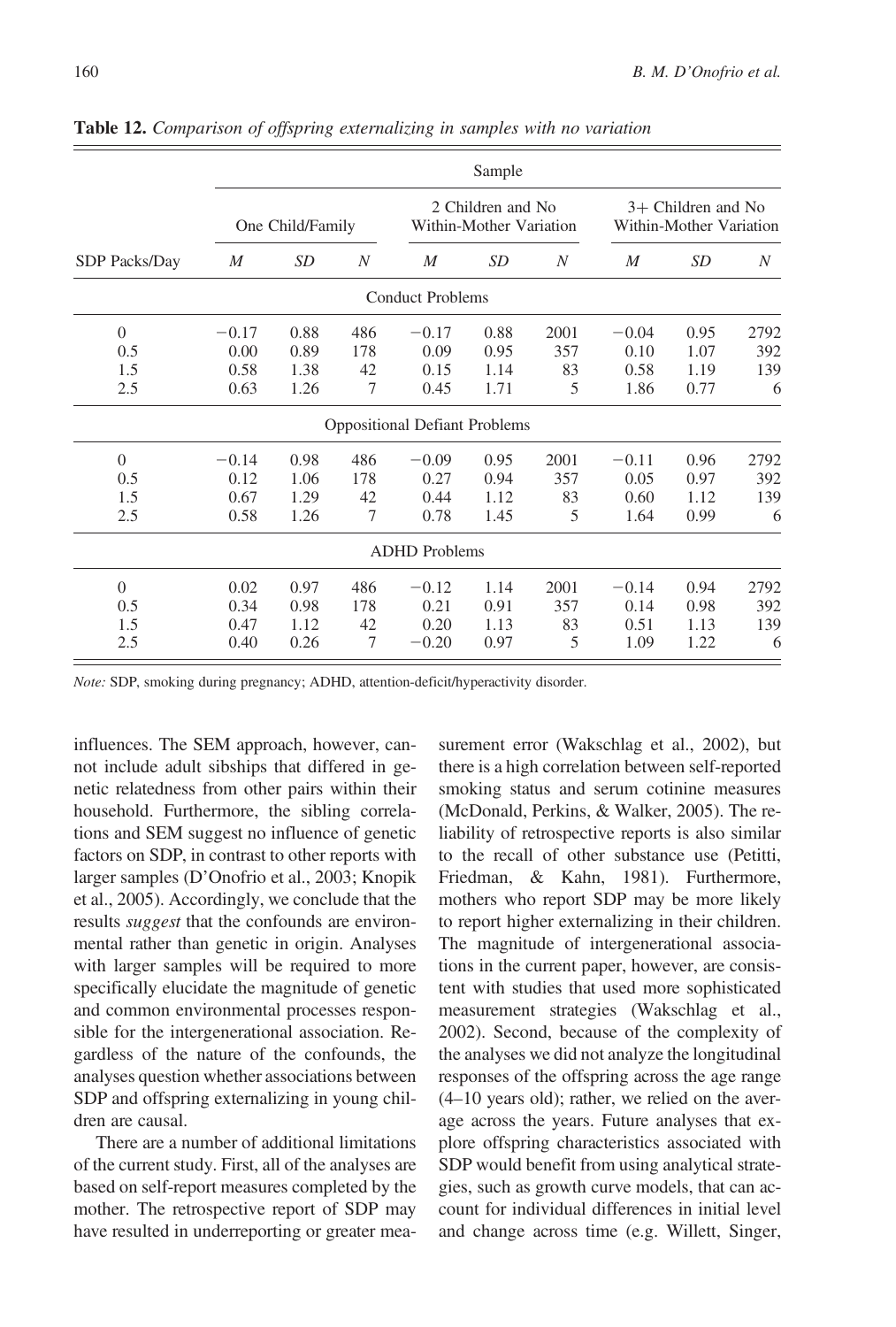& Martin, 1998). Third, our findings are limited to measures of externalizing in young children and may not reflect the underlying mechanisms responsible for the association between SDP and adult criminal activity (Brennan et al., 1999; Rasanen et al., 1999). Fourth, no father information was included in the analyses. Limited information on the fathers is available in the NLSY, and the association between SDP and offspring externalizing could be because of higher rates of paternal delinquency (Maughan et al., 2004). Methodological work on CoT design has highlighted its strength with characteristics of individuals (such as SDP), but inasmuch as SDP is influenced by the women's spouses, the interpretation of the parameters may be somewhat restricted (Eaves, Silberg, & Maes, 2005). Fifth, we only explored whether offspring gender moderated the influence of SDP, but there may be vulnerability factors (both environmental and genetic in origin) that make individuals more susceptible to the influence of SDP.

Sixth and finally, as is the case with all comparisons using different levels of analyses, the design rests on a number of assumptions about women who have multiple offspring and who vary in the levels of SDP among the pregnancies. The design assumes that women who have only one child are similar to women with multiple offspring, because the within-mother parameter is based solely on women with multiple children. Furthermore, the analyses assume that women who have multiple pregnancies and variation in SDP are similar to women who have multiple offspring but smoked at the same level in each pregnancy, including their ability to accurately report SDP. Again, the within-mother parameter can only be estimated based on women with variation in SDP among her pregnancies.<sup>3</sup> Ultimately, the limitations of the current article underscore the necessity of replicating the analyses in other samples and exploring the consequences of SDP in animal studies, which have the advantage of random assignment.

The study highlights the importance of using research designs that can pull apart different risk mechanisms and account for nonmeasured confounds (Rutter et al., 2001). Furthermore, the results underline the limitations of solely relying on measured covariates to account for confounds. Even though the initial HLMs that compared unrelated children included a measure of maternal delinquency to control for the intergenerational transmission of externalizing problems, there was still an association between SDP and offspring externalizing. If we only relied on the measured covariates we would have drawn the incorrect conclusion. Methodologically, these results support the importance of using design innovations as well as statistical controls to study risk mechanisms rather than just identifying risk factors (Moffitt, 2005; Rutter et al., 2001).

Similar to other genetically informed studies of familial characteristics, such as parental divorce (D'Onofrio et al., 2006), the underlying processes associated with a risk factor depend on the specific outcome measure being studied.

<sup>3.</sup> Given the seriousness of these assumptions, we conducted a series of additional analyses. First, all of the HLMs were conducted controlling for birth order, number of offspring per mother, and the interaction between birth order and number of offspring. The results of the HLMs did not change appreciably. We also ran the third HLM, which included within- and between-mother effects of SDP, using two restricted subsets of the data: (a) a sample that only included families with multiple children and (b) a sample that only included offspring

of mothers who varied in their SDP among their multiple pregnancies. The comparison of the between-mothers SDP parameters in the two restricted subsets to the estimated between-mothers parameters in the entire sample provides a test of the assumptions underlying the current analyses (the within-mother parameter is based only on the most restricted subset). The results are presented in Table 10. The between-mothers SDP parameters for each measure of externalizing were only slightly reduced, if at all, when the analyses were conducted on the two restricted subsets. These results are consistent with our assumptions of equality across the groups (e.g., women with variation in SDP vs. women without variation in SDP). Tables 11 and 12 also present the means for the offspring externalizing problems in more specific subsets of the data. Finally, we explored the relation between SDP and offspring birth weight using the sibling comparison approach to see if our results replicated previous findings that controlled for genetic and environmental confounds (e.g., D'Onofrio et al., 2003). The results indicated that SDP within mothers was associated with decreased birth weight, consistent with a causal connection and previous genetically informed research on the topic.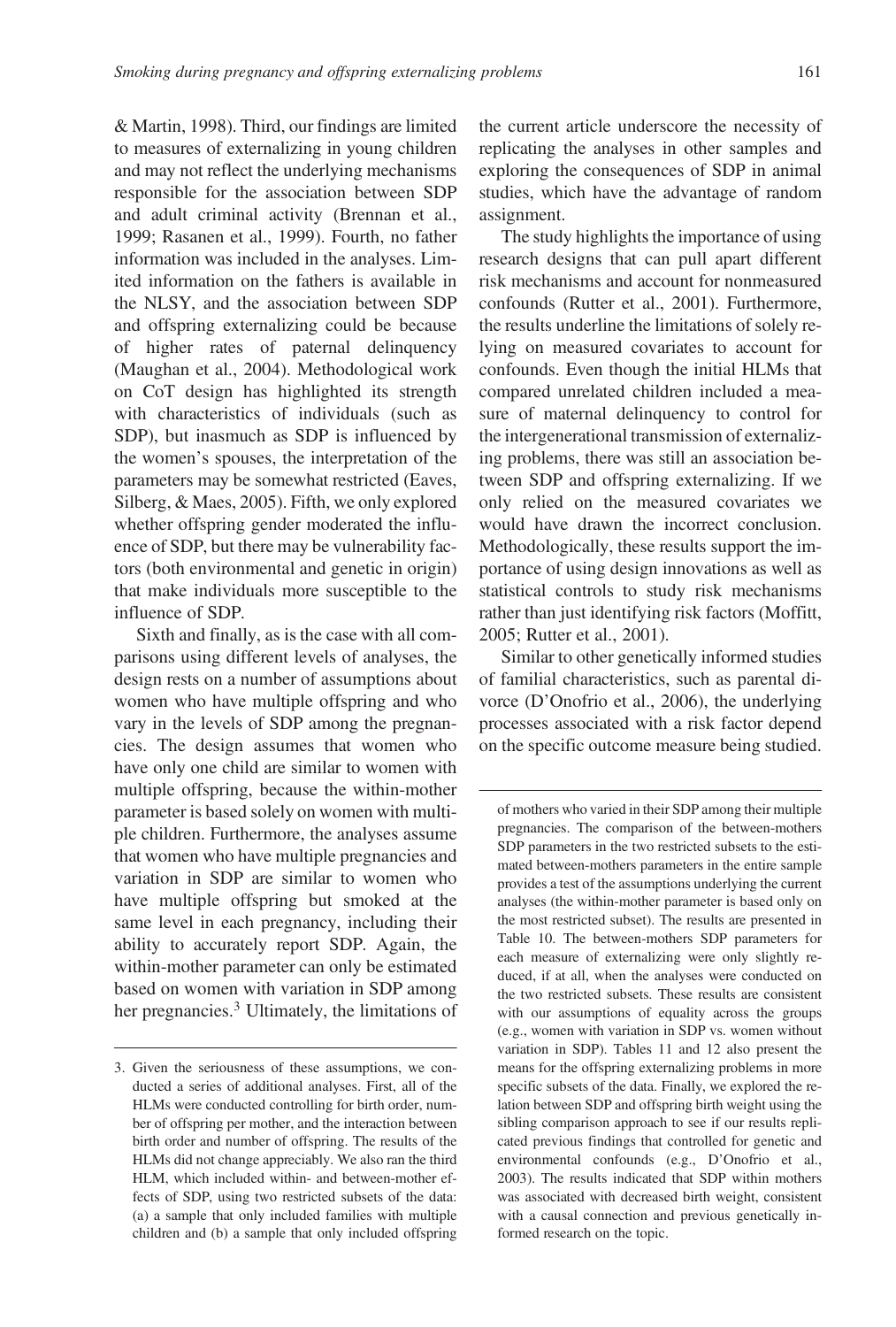SDP appears to have a specific environmental association with offspring birth weight, inasmuch as genetic factors, common environmental, and measured covariates do not confound the relation (D'Onofrio et al., 2003; see footnote 3). However, CP and ODP in young children associated with SDP are completely because of characteristics that lead to both SDP and offspring externalizing behaviors, not the consequences of SDP. As a result, each risk factor and specific measure of adjustment needs to be studied independently with designs that can separate the risk mechanisms.

Finally, we must state that we were surprised by the results of the analyses, given the existent research on SDP (although no previous research has allowed for control over unobserved heterogeneity to the extent that ours has). We want to stress the need to replicate the current findings. Furthermore, we certainly concur with other researchers (e.g., Maughan et al., 2004) in stressing the importance of reducing SDP because of its effects on a wide range of range of devel-

#### References

- Achenbach, T. M. (1978). The Child Behavior Profile: I. Boys aged 6–11. Journal of Consulting and Clinical Psychology, 46, 478–488.
- Brennan, P. A., Grekin, E. R., & Mednick, S. A. (1999). Maternal smoking during pregnancy and adult male criminal outcomes. Archives of General Psychiatry, 56, 215–219.
- Breslau, N., Kilbey, M., & Andreski, P. (1993). Vulnerability to psychopathology in nicotine-dependent smokers: An epidemiologic study of young adults. American Journal of Psychiatry, 150, 941–946.
- Brook, J. S., Brook, D. W., & Whiteman, M. (2000). The influence of maternal smoking during pregnancy on the toddler's negativity. Archives of Pediatric and Adolescent Medicine, 154, 381–385.
- Button, T. M. M., Thapar, A., & McGuffin, P. (2005). Relationship between antisocial behaviour, attentiondeficit hyperactivity disorder and maternal prenatal smoking. British Journal of Psychiatry, 187, 155–160.
- Chase-Lansdale, P. L., Mott, F. L., Brooks-Gunn, J., & Phillips, D. A. (1991). Children of the National Longitudinal Survey of Youth: A unique research opportunity. Developmental Psychology, 27, 918–931.
- Chatterji, P., & Markowitz, S. (2001). The impact of maternal alcohol and illicit drug use on children's behavior problems: Evidence from the children of the National Longitudinal Survey of Youth. Journal of Health Economics, 20, 703–731.
- Cnattingius, S. (2004). The epidemiology of smoking during pregnancy: Smoking prevalence, maternal characteristics, and pregnancy outcomes. Nicotine and Tobacco Research, 6, S125–S140.
- D'Onofrio, B. M., Turkheimer, E., Eaves, L. J., Corey, L. A., Berg, K., Solaas, M. H., et al. (2003). The role

opmental characteristics, particularly neurobehavioral functioning (Cnattingius, 2004; Huizink & Mulder, 2006). Animal research has shown that prenatal nicotine exposure has neurotoxic effects (review in Wakschlag et al., 2002). Thus, the findings of the current analyses are limited to externalizing problems during childhood. The current article, though, emphasizes that women who smoke during pregnancy are different than mothers who do not. Although the research literature has noted a number of characteristics of mothers and families associated with SDP, the analyses in the current article suggest that unmeasured characteristics accounted for the associations between SDP and offspring externalizing problems. Perhaps there are more differences than previously imagined between mothers who smoke during pregnancy than those who do not. Therefore, addressing the myriad of risk factors associated with SDP may be a more effective approach of minimizing externalizing problems in offspring than specifically focusing on reducing SDP.

of the Children of Twins design in elucidating causal relations between parent characteristics and child outcomes. Journal of Child Psychology and Psychiatry, 44, 1130–1144.

- D'Onofrio, B. M., Turkheimer, E. N., Emery, R. E., Slutske, W., Heath, A., Madden, P. A. F., et al. (2005). A genetically informed study of marital instability and its association with offspring psychopathology. Journal of Abnormal Psychology, 114, 570–586.
- D'Onofrio, B. M., Turkheimer, E. N., Emery, R. E., Slutske, W., Heath, A., Madden, P. A. F., et al. (2006). A genetically informed study of the processes underlying the association between parental marital instability and offspring adjustment. Developmental Psychology, 42, 486–499.
- Day, N. L., Richardson, G. A., Goldschmidt, L., & Cornelius, M. D. (2000). Effects of prenatal tobacco exposure on preschoolers' behavior. Journal of Developmental and Behavioral Pediatrics, 21, 180–188.
- Eaves, L. J., Silberg, J. L., & Maes, H. H. (2005). Revisiting the children of twins: Can they be used to resolve the environmental effects of dyadic parental treatment on child behavior? Twin Research, 8, 283–290
- Elliott, D. S., & Huizinga, D. (1983). Social class and delinquent behavior in a national youth panel. Criminology, 21, 149–177.
- Ernst, M. (2001). Behavioral and neural consequences of prental exposure to nicotine. Journal of the American Academy of Child & Adolescent Psychiatry, 40, 630–642.
- Falconer, D. S. (1981). Introduction to quantitative genetics. New York: Longman.
- Fergusson, D. M. (1999). Prenatal smoking and antisocial behavior. Archives of General Psychiatry, 56, 223–224.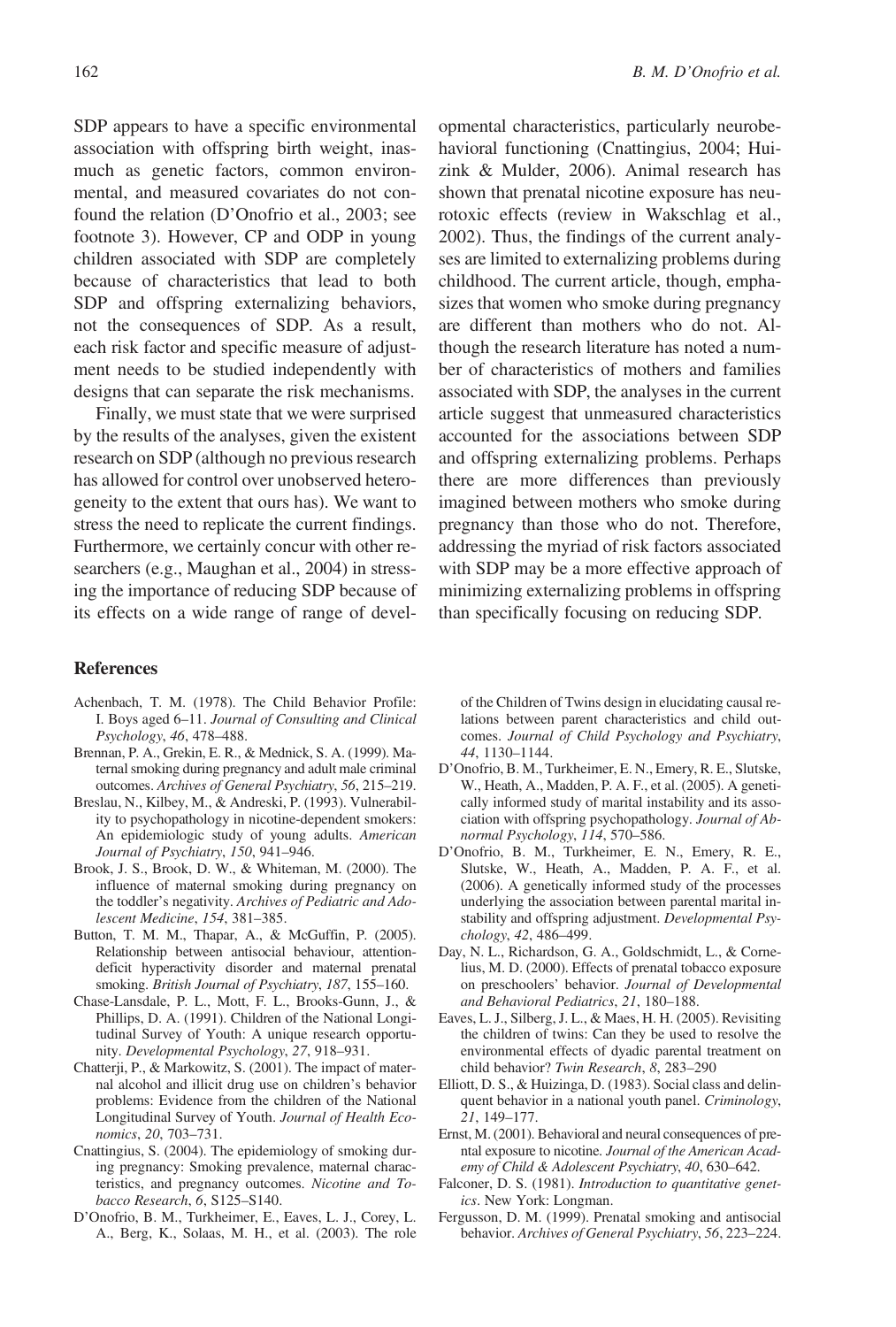- Fergusson, D. M., & Horwood, L. J. (2002). Male and female offending trajectories. Development and Psychopathology, 14, 159–177.
- Fergusson, D. M., Woodward, L. J., & Horwood, L. J. (1998). Maternal smoking during pregnancy and psychiatric adjustment in late adolescence. Archives of General Psychiatry, 55, 721–727.
- Geronimus, A. T., & Korenman, S. (1992). The socioeconomic consequences of teen childbearing reconsidered. The Quarterly Journal of Economics, 107, 1187–1214.
- Gibson, C., Piquero, A., & Tibbets, S. (2000). Assessing the relationship between maternal cigarette smoking during pregnancy and age at first police contact. Justice Quarterly, 17, 519–542.
- Gottesman, I. I., & Bertelsen, A. (1989). Confirming unexpressed genotypes for schizophrenia. Archives of General Psychiatry, 46, 867–872.
- Greene, W. H. (2003). Econometric analysis. (5th ed.). Upper Saddle River, NJ: Prentice–Hall.
- Griesler, P., Kandel, D., & Davies, M. (1998). Maternal smoking in pregnancy, child behavior problems, and adolescent smoking. Journal of Research on Adolescence, 8, 159–185.
- Harden, K. P., Lynch, S. K., Turkheimer, E., Emery, R. E., D'Onofrio, B. M., Slutske, W. S., et al.. (2007). A behavior genetic investigation of adolescent motherhood and offspring mental health problems. Journal of Abnormal Psychology, 116, 667–683.
- Heath, A. C., Kendler, K. S., Eaves, L. J., & Markell, D. (1985). The resolution of cultural and biological inheritance: Informativeness of different relationships. Behavior Genetics, 15, 439–465.
- Huizink, A. C., & Mulder, E. J. H. (2006). Maternal smoking, drinking or cannabis use during pregnancy and neurobehavioral and cognitive functioning in human offspring. Neuroscience and Biobehavioral Reviews, 30, 24–41.
- Kim, J., & Ferree, G. D. (1981). Standardization in causal analysis. Sociological Methods and Research, 10, 187–210.
- Kim, J., & Mueller, C. W. (1976). Standardized and unstandardized coefficients in causal analysis: An expository note. Sociological Methods and Research, 4, 423–438.
- Knopik, V. S., Heath, A. C., Jacob, T., Slutske, W. S., Bucholz, K. K., Madden, P. A. F., et al. (2006). Maternal alcoholism and offspring ADHD: Disentangling genetic and environmental effects using a childrenof-twins design. Psychological Medicine, 36, 1461– 1471.
- Knopik, V. S., Sparrow, E. P., Madden, P. A. F., Bucholz, K. K., Hudziak, J. J., Reich, W., et al. (2005). Contributions of parental alcoholism, prenatal substance exposure, and genetic transmission to child ADHD risk: A female twin study. Psychological Medicine, 35, 625–635.
- Lahey, B. B., McBurnett, K., & Loeber, R. (2000). Are attention-deficit hyperactivity disorder and oppositional defiant disorder developmental precursors to conduct disorder? In A. Sameroff, M. Lewis, & S. Miller (Eds.), Handbook of developmental psychopathology (2nd ed., pp. 431–446). New York: Plenum Press.
- Li, K., & Poirier, D. J. (2003). The roles of inputs and outputs in predicting health, behaviour and test scores in early childhood. Statistics in Medicine, 22, 3489– 3514.
- Linnet, K. M., Dalsgaard, S., Obel, C., Wisborg, K., Henriksen, T. B., Rodriguez, A., et al. (2003). Maternal lifestyle factors in pregnancy risk of attention deficit hyperactivity disorder and associated behaviors: review of

the current evidence. American Journal of Psychiatry, 160, 1028–1040.

- Little, R. J. A., & Rubin, D. B. (1987). Statistical analysis with missing data. New York: Wiley.
- Loeber, R., Farrington, D. P., Stouthamer-Loeber, M., & Van Kammen, W. (1998). Antisocial behavior and mental health problems: Explanatory factors in childhood and adolescence. Mahwah, NJ: Erlbaum.
- Lynch, S. K., Turkheimer, E., Emery, R. E., D'Onofrio, B. M., Mendle, J., Slutske, W., et al. (2006). A genetically informed study of the association between harsh punishment and offspring behavioral problems. Journal of Family Psychology, 20, 190–198.
- Matthews, T. J. (2001). Smoking during pregnancy in the 1990s. National Vital Statistics Reports, 49, 1–14.
- Maughan, B., Taylor, A., Caspi, A., & Moffitt, T. E. (2004). Prenatal smoking and early childhood conduct problems. Archives of General Psychiatry, 61, 836–843.
- Maughan, B., Taylor, C., Taylor, A., Butler, N., & Bynner, J. (2001). Pregnancy smoking and childhood conduct problems: A causal association? Journal of Child Psychology and Psychiatry, 42, 1021–1028
- McDonald, S. D., Perkins, S. L., & Walker, M. C. (2005). Correlation between self-reported smoking status and serum cotinie during pregnancy. Addictive Behaviors, 30, 853–857.
- Mehta, P. D., & Neale, M. C. (2005). People are variables too: Multilevel structuralequations modeling. Psychological Methods, 10, 259–284.
- Mendle, J., Turkheimer, E., D'Onofrio, B. M., Lynch, S. K., Emery, R. E., Slutske, W., et al. (2006). Familiy structure and age at menarche: A children of twins approach. Developmental Psychology, 42, 535–542.
- Mick, E., Biederman, J., Faraone, S. V., Sayer, J., & Kleinman, S. (2002). Case control study of attention deficit hyperactivity disorder and maternal smoking, alcohol use, and drug use during pregnancy. Journal of the American Academy of Child & Adolescent Psychiatry, 41, 378–385.
- Miles, D. R., & Carey, G. (1997). Genetic and environmental architecture of human aggression. Journal of Personality and Social Psychology, 72, 207–217.
- Miller, W. B., Pasta, D. J., MacMurray, J., Chiu, C., Wu, H., & Comings, D. E. (1999). Dopamine receptors are associated with age at first sexual intercourse. Journal of Biosocial Science, 31, 43–54.
- Moffitt, T. E. (1990). Juvenile delinquency and attention deficit disorder: Boys' developmental trajectories from age 3 to 15. Child Development, 61, 893–910.
- Moffitt, T. E. (2005). The new look of behavioral genetics in developmental psychopathology: Gene–environment interplay in antisocial behaviors. Psychological Bulletin, 131, 533–554.
- Moffitt, T. E., Caspi, A., Dickson, N., Silva, P. A., & Stanton, W. (1996). Childhood-onset versus adolescentonset antisocial conduct in males: Natural history from age 3 to 18. Development and Psychopathology, 8, 399–424.
- Muthén, L. K., & Muthén, B. O. (1998-2005). Mplus user's guide (3rd ed.) Los Angeles, CA: Author.
- Neale, M. C., & Cardon, L. R. D. (1992). Methodology for genetic studies of twins and families. Dordrecht: Kluwer.
- Neiss, M., Rowe, D. C., & Rodgers, J. L. (2002). Does education mediate the relationship between IQ and age of first birth? A behavioural genetic analysis. Journal of Biosocial Science, 34, 259–275.